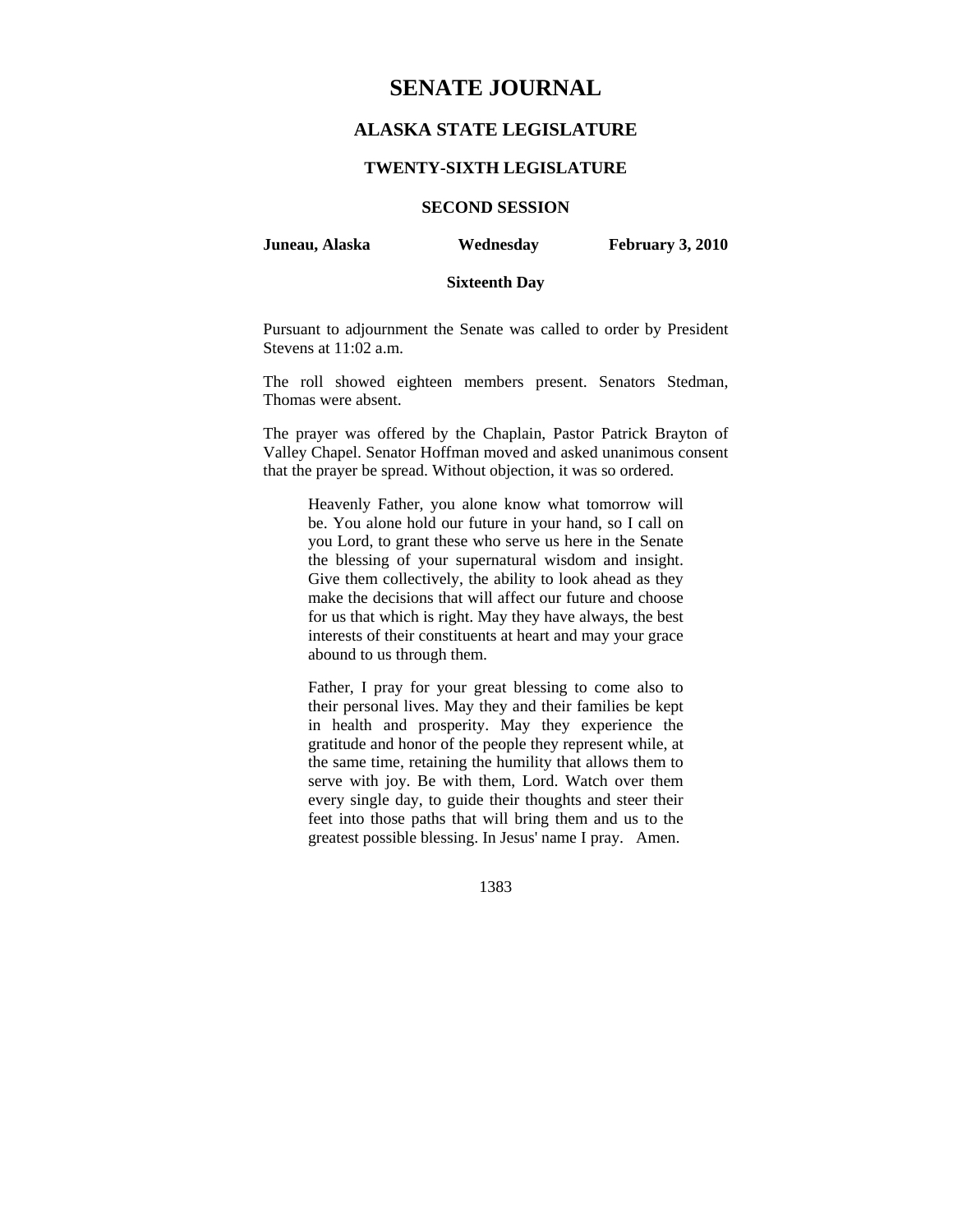Senator Bunde led the Senate in the Pledge of Allegiance.

#### **Certification**

Senator Ellis moved and asked unanimous consent that the journals for the fourteenth and fifteenth legislative days be approved as certified by the Secretary. Without objection, it was so ordered.

The presence of Senators Thomas, Stedman was noted.

#### **Messages from the Governor**

Letter dated and received February 1 was read, stating in accordance with AS 39.05.080 and Art. III, Sec. 25 of the Alaska Constitution, I submit the following names for legislative confirmation of appointment to the positions noted:

#### **State of Alaska Attorney General**

Daniel S. Sullivan Appointed: 6/16/2009

The appointment was referred to the Judiciary Committee.

#### **Commissioner - Department of Military and Veterans Affairs**  Adjutant General Thomas Katkus

Appointed: 11/9/2009

The appointment was referred to the State Affairs Committee.

The resumes for these appointments have been submitted to the Offices of the Senate Secretary and the Chief Clerk.

Letter dated and received February 2 was read, stating in accordance with Art. III, Secs. 25 and 26 of the Alaska Constitution and AS 18.85.030 and 39.05.080, I submit the following names for legislative confirmation of appointment to the positions noted: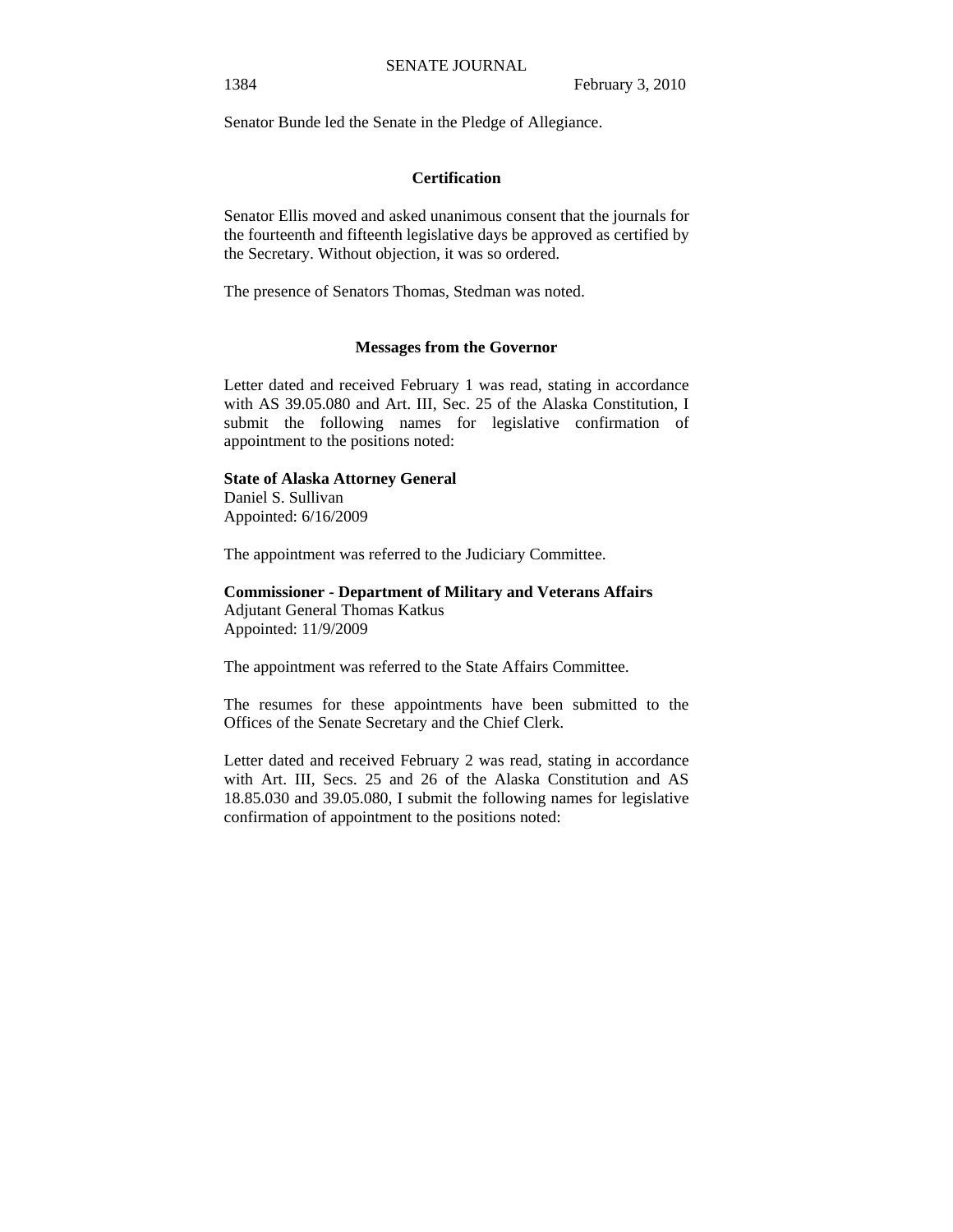#### **Alcoholic Beverage Control Board**

Belen M. Cook – Cordova Appointed: 12/29/2008 Reappointed: 3/1/2010 Term Expires: 3/1/2013

## **State Board of Registration for Architects, Engineers, and Land Surveyors**

Brian R. Hanson – Anchorage Appointed: 3/1/2010 Term Expires: 3/1/2014

Burdett B. Lent – Wasilla

Appointed: 12/15/2005 Reappointed: 7/10/2009 Reappointed: 3/1/2010 Term Expires: 6/30/2013

Donald W. Shiesl – Wasilla Appointed: 10/16/2008 Reappointed: 3/1/2010 Term Expires: 3/1/2014

#### **State Assessment Review Board**

Roger W. Nash – Fairbanks Appointed: 3/1/2010

## **Board of Barbers and Hairdressers**

Glenda Ledford – Wasilla Appointed: 3/1/2010 Term Expires: 3/1/2014

Jynal C. Radziukinas – Sitka Appointed: 3/1/2010 Term Expires: 3/1/2014

#### **Board of Chiropractic Examiners**

Verdie A. Bowen, Sr. – Wasilla Appointed: 3/1/2010 Term Expires: 3/1/2014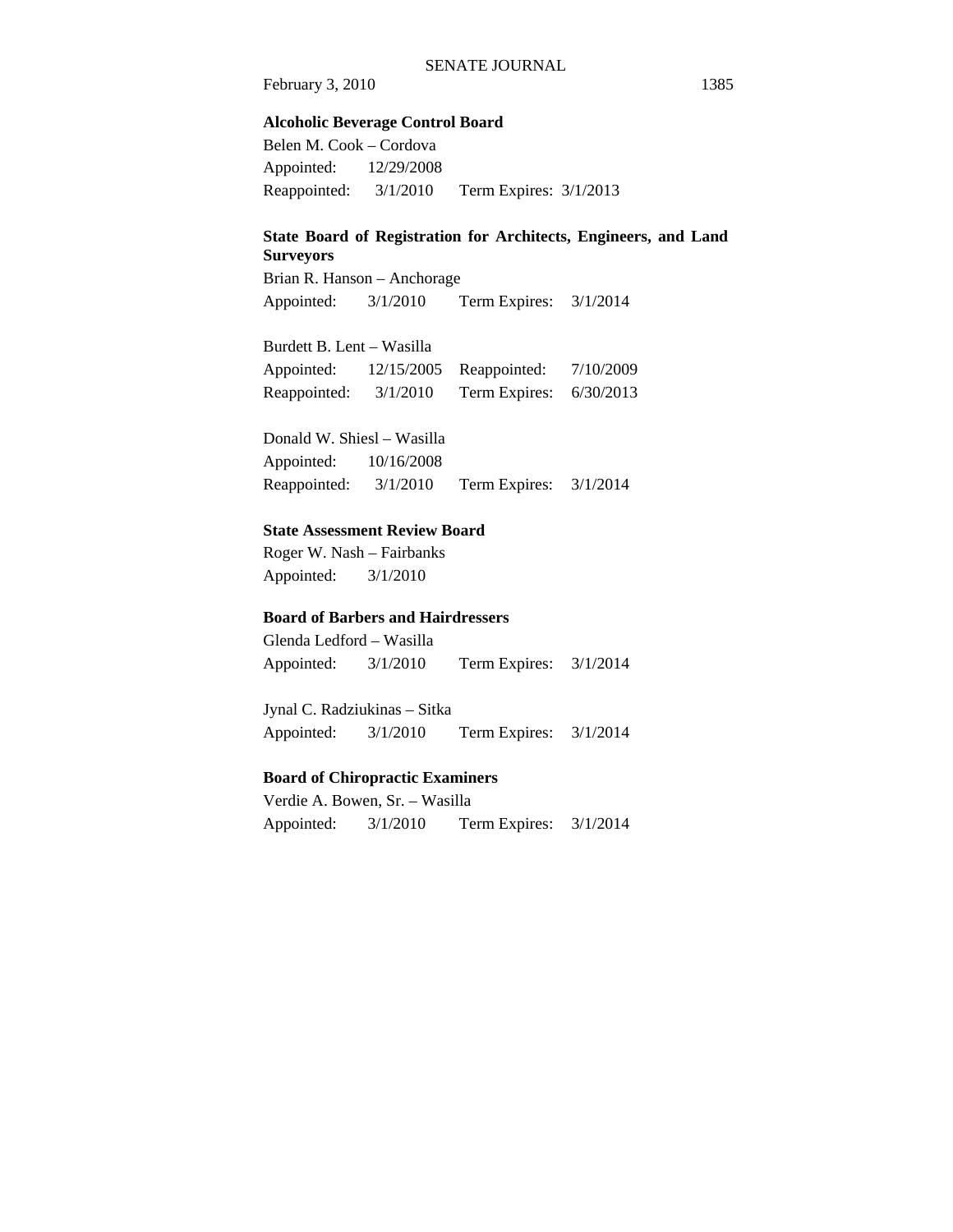Dr. Walter L. Campbell – Palmer Appointed: 3/1/2010 Term Expires: 3/1/2014

#### **Alaska Labor Relations Agency**

| Gary P. Bader – Anchorage |           |               |           |
|---------------------------|-----------|---------------|-----------|
| Appointed:                | 3/24/2004 | Reappointed:  | 6/17/2008 |
| Reappointed:              | 3/1/2010  | Term Expires: | 3/1/2013  |

Daniel Repasky – Anchorage Appointed: 3/1/2010 Term Expires: 3/1/2013

#### **Board of Marine Pilots**

Richard A. Erickson – Ketchikan Appointed: 3/1/2010 Term Expires: 3/1/2014

## **Personnel Board**

Keith J. Hamilton – Soldotna Appointed: 3/1/2010 Term Expires: 3/1/2016

#### **Board of Certified Real Estate Appraisers**

Clint H.A. Lentfer – Anchorage Appointed: 3/1/2010 Term Expires: 3/1/2014

Donna H. Rulien – Anchorage Appointed: 3/1/2010 Term Expires: 3/1/2014

#### **Real Estate Commission**

Marianne K. Burke – Anchorage Appointed: 3/1/2010 Term Expires: 3/1/2011

#### **Regulatory Commission of Alaska (RCA)**

T.W. Patch – Anchorage Appointed: 3/1/2010 Term Expires: 3/1/2016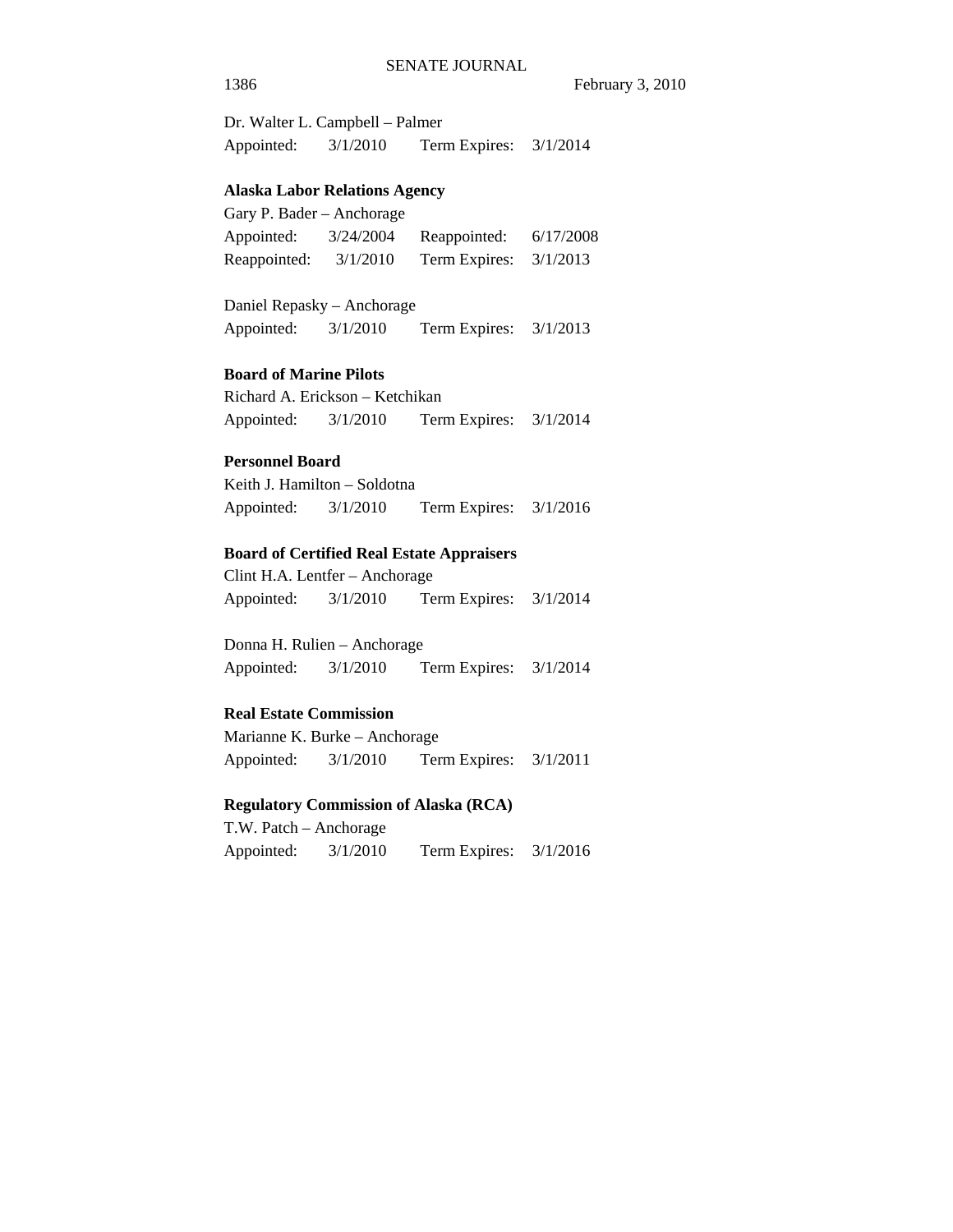**Board of Veterinary Examiners** 

Dr. Teresa L. Beck – Palmer Appointed: 3/1/2010 Term Expires: 3/1/2014

Dr. John E. Tuomi – Palmer Appointed: 7/24/2009 Reappointed: 3/1/2010 Term Expires: 3/1/2012

#### **Alaska Workers' Compensation Board**

Jeffrey R. Bizzarro – Two Rivers Appointed: 3/1/2010 Term Expires: 3/1/2011

James P. Fassler – Soldotna Appointed: 7/10/2009 Reappointed: 3/1/2010 Term Expires: 3/1/2012

John D. Garrett – Anchorage Appointed: 3/1/2010 Term Expires: 3/1/2013

Don E. Gray – Anchorage Appointed: 12/26/2007 Reappointed: 3/1/2010 Term Expires: 3/1/2013

Sarah L. Lefebvre – Fairbanks Appointed: 3/1/2009 Reappointed: 3/1/2010 Term Expires: 3/1/2013

Michael J. Notar – Juneau Appointed: 12/26/2007 Reappointed: 3/1/2010 Term Expires: 3/1/2013

Thomas J. Tibor – Anchorage Appointed: 7/10/2009 Reappointed: 3/1/2010 Term Expires: 3/1/2013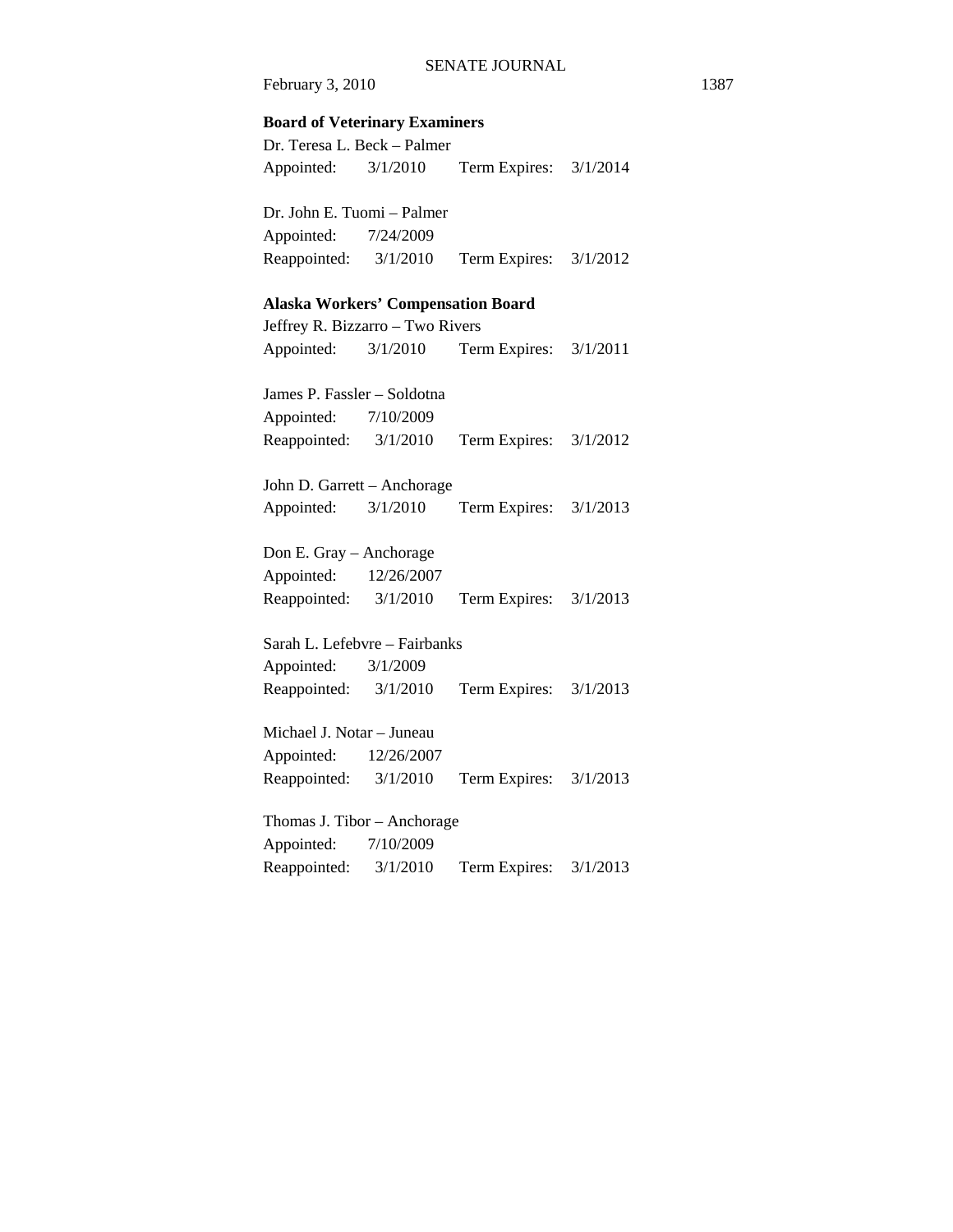Janet L. Waldron – Anchorage Appointed: 9/8/2006 Reappointed: 3/1/2007 Reappointed: 3/1/2010 Term Expires: 3/1/2013

#### **Workers' Compensation Appeals Commission**

Laurence Keyes – Anchorage Appointed: 3/1/2010 Term Expires: 3/1/2015

The appointments were referred to the Labor and Commerce Committee.

#### **Board of Governors of the Alaska Bar Association**

Donald McLean – Wasilla Appointed: 3/1/2007 Reappointed: 3/1/2010 Term Expires: 3/1/2013

## **Board of Parole**

Richard O. Larson – Palmer Appointed: 3/1/2010 Term Expires: 3/1/2015

## **Public Defender**

Quinlan Steiner – Anchorage Appointed: 10/14/2005 Reappointed: 10/9/2009 Term Expires: 10/14/2013

#### **Alaska Public Offices Commission**

Elizabeth Johnston Hickerson – Anchorage Appointed: 9/8/2006 Reappointed: 3/1/2010 Term Expires: 3/1/2015

Kathleen J. King – Anchorage Appointed: 5/27/2009 Reappointed: 3/1/2010 Term Expires: 3/1/2014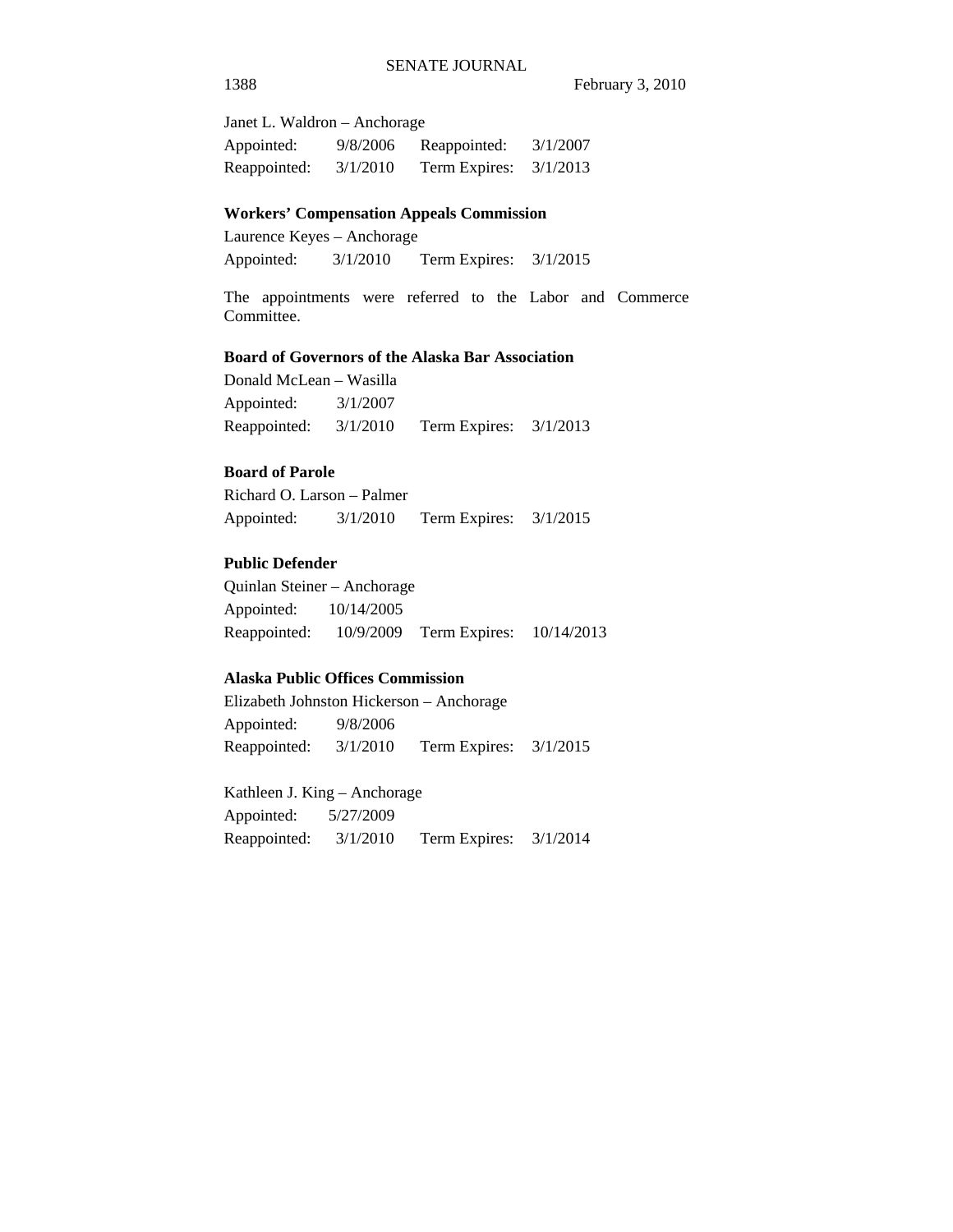#### **Violent Crimes Compensation Board**

Nora G. Barlow – Anchorage Appointed: 3/1/2010 Term Expires: 3/1/2011

| Gerad G. Godfrey – Eagle River |           |               |          |  |  |
|--------------------------------|-----------|---------------|----------|--|--|
| Appointed:                     | 2/19/2003 |               |          |  |  |
| Reappointed:                   | 4/6/2004  | Reappointed:  | 3/1/2007 |  |  |
| Reappointed:                   | 3/1/2010  | Term Expires: | 3/1/2013 |  |  |

The appointments were referred to the Judiciary Committee.

#### **Big Game Commercial Services Board**

Robert D. Mumford – Anchorage Appointed: 3/3/2006 Reappointed: 3/1/2010 Term Expires: 3/1/2014

#### **Alaska Commercial Fisheries Entry Commission (CFEC)**

| Bruce C. Twomley - Juneau |          |                          |          |  |  |
|---------------------------|----------|--------------------------|----------|--|--|
| Appointed:                | 8/2/2005 | Reappointed:             | 3/1/2006 |  |  |
| Reappointed:              | 3/1/2010 | Term Expires: $3/1/2014$ |          |  |  |

#### **Board of Game**

Allen F. Barrette – Fairbanks Appointed: 3/1/2010 Term Expires: 3/1/2013

| Ben Grussendorf – Sitka |           |                          |          |  |  |
|-------------------------|-----------|--------------------------|----------|--|--|
| Appointed:              | 1/31/2001 | Reappointed:             | 3/1/2007 |  |  |
| Reappointed:            | 3/1/2010  | Term Expires: $3/1/2013$ |          |  |  |

The appointments were referred to the Resources Committee.

#### **Board of Dental Examiners**

Dr. Thomas J. Wells – Anchorage Appointed: 3/1/2010 Term Expires: 3/1/2014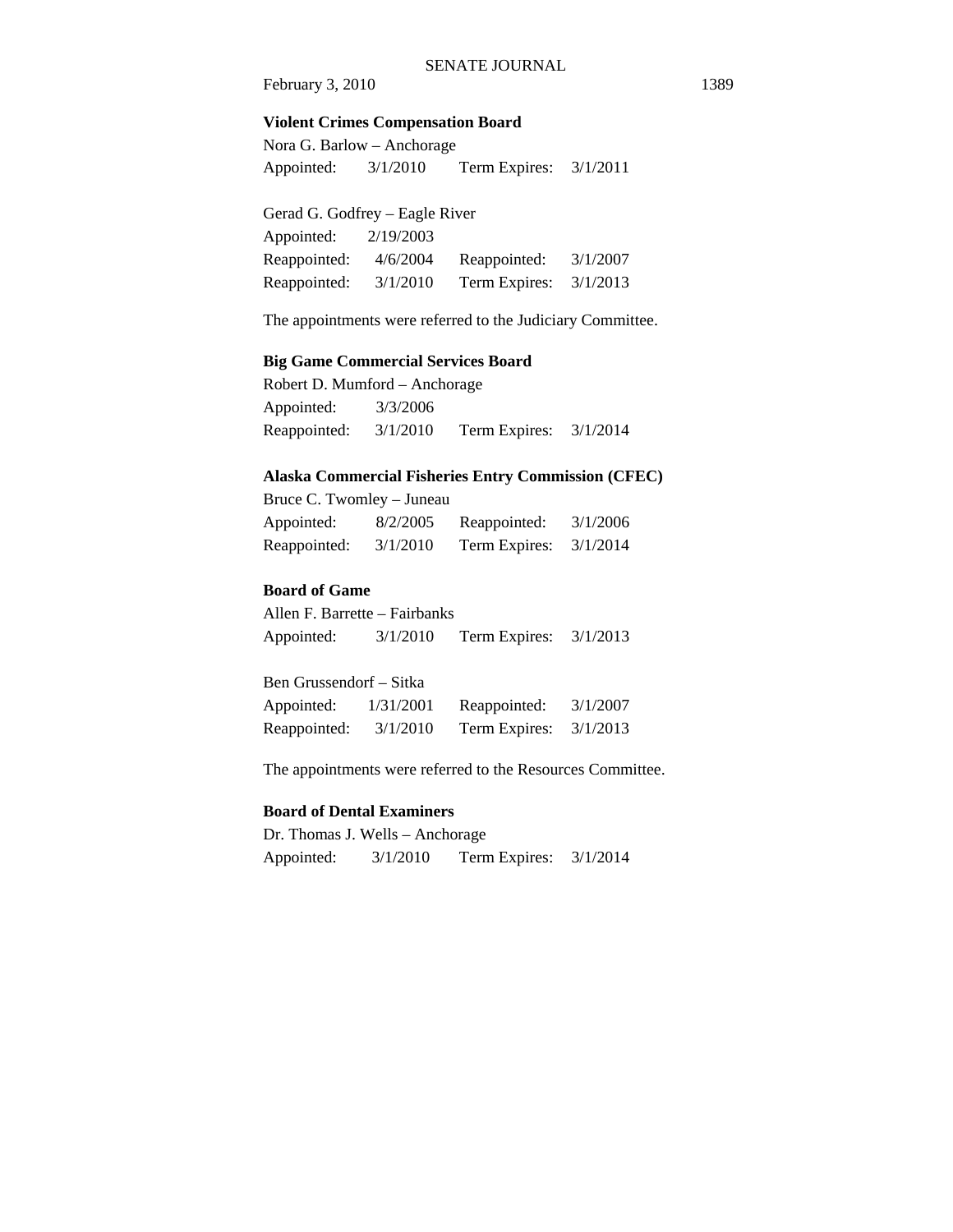#### **Board of Marital and Family Therapy**

Kennith E. McCarty – Kodiak Appointed: 3/1/2010 Term Expires: 3/1/2013

#### **Alaska Mental Health Trust Authority Board of Trustees**

Laraine L. Derr – Juneau Appointed: 10/19/2005 Reappointed: 3/1/2010 Term Expires: 3/1/2015

Mary Jane Michael – Anchorage Appointed: 3/1/2009 Reappointed: 3/1/2010 Term Expires: 3/1/2015

Carlton R. Smith – Juneau Appointed: 3/1/2010 Term Expires: 3/1/2014

#### **Board of Certified Direct-Entry Midwives**

Jennifer Grimwood – Cordova Appointed: 3/1/2010 Term Expires: 3/1/2014

#### **Board of Nursing**

Nancy Bienvenue – Fairbanks Appointed: 3/1/2010 Term Expires: 3/1/2014

Kevin B. Dougherty – Eagle River Appointed: 3/1/2010 Term Expires: 3/1/2014

#### **Board of Examiners in Optometry**

JoAnne Bell-Graves – Juneau Appointed: 3/1/2010 Term Expires: 3/1/2014

James C. Graves – Fairbanks Appointed: 4/3/2006 Reappointed: 3/1/2010 Term Expires: 3/1/2014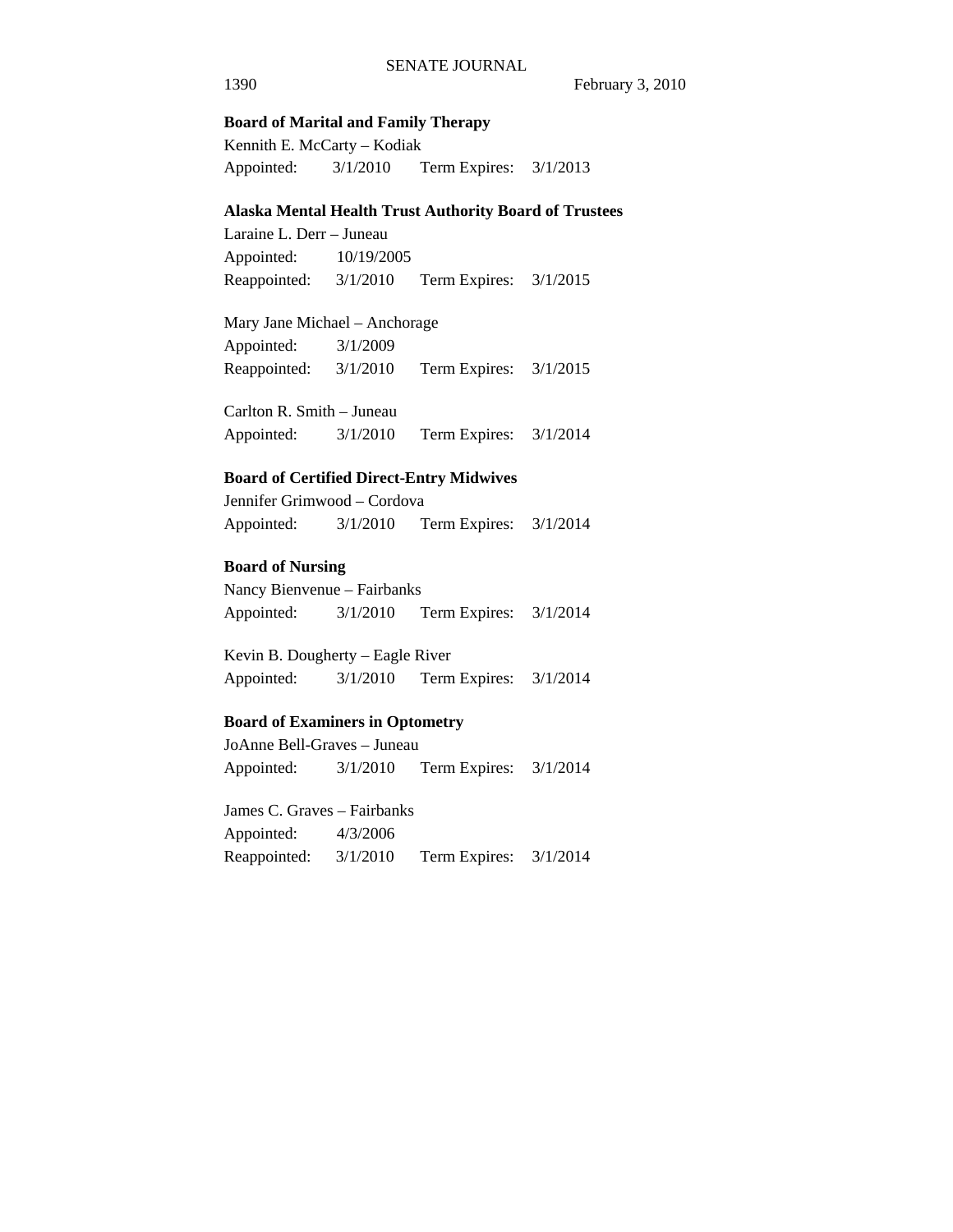#### **Board of Pharmacy**

Anne F. Gruening – Juneau Appointed: 3/1/2010 Term Expires: 3/1/2014

Richard C. Holm – North Pole Appointed: 3/31/2006 Reappointed: 3/1/2010 Term Expires: 3/1/2014

#### **State Physical Therapy and Occupational Therapy Board**

Darin M. Bell – Seward Appointed: 6/22/2009 Reappointed: 3/1/2010 Term Expires: 3/1/2012

Judy Bogard – Fairbanks Appointed: 3/1/2010 Term Expires: 3/1/2014

Mary M. Robinson – Moose Pass Appointed: 3/1/2010 Term Expires: 3/1/2014

#### **Board of Professional Counselors**

Jennifer Burkholder – Anchorage Appointed: 4/4/2006 Reappointed: 3/1/2010 Term Expires: 3/1/2014

Emily A. Zimbrich – Haines Appointed: 4/4/2006 Reappointed: 3/1/2010 Term Expires: 3/1/2014

#### **Board of Psychologist and Psychological Associate Examiners**

Dr. Iva Greywolf – Sitka Appointed: 3/1/2010 Term Expires: 3/1/2014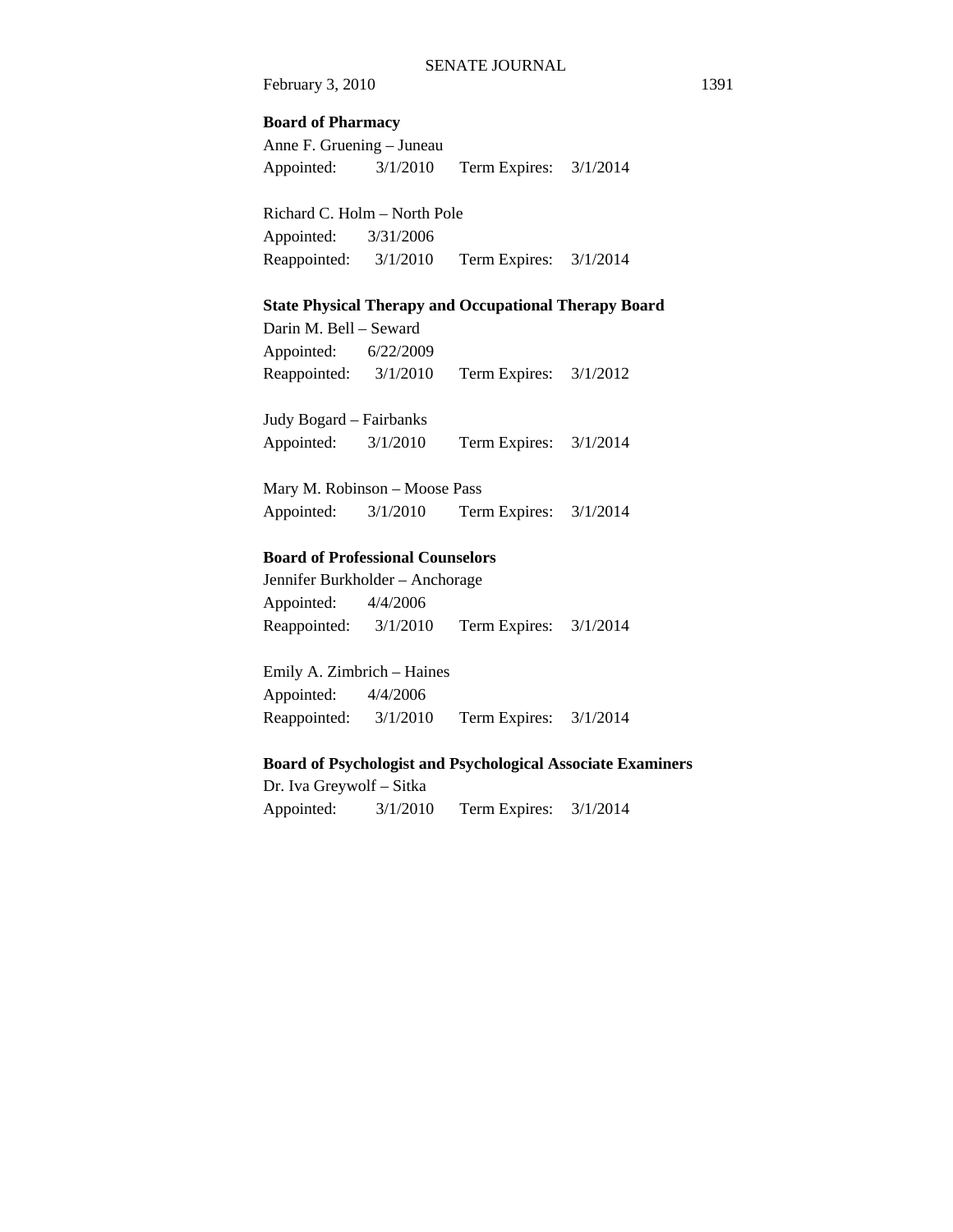#### **Board of Social Work Examiners**

Jason D. Floyd – Valdez Appointed: 4/4/2006 Reappointed: 3/1/2010 Term Expires: 3/1/2014

Barbara I. Paddock – Juneau Appointed: 12/24/2009 Term Expires: 3/1/2011

Laura Thiesen – Glennallen Appointed: 3/1/2010 Term Expires: 3/1/2014

The appointments were referred to the Health and Social Services Committee.

#### **Board of Education and Early Development**

| Esther J. $\text{Cox} - \text{Another degree}$ |           |               |           |
|------------------------------------------------|-----------|---------------|-----------|
| Appointed:                                     | 2/13/2003 | Reappointed:  | 3/31/2005 |
| Reappointed:                                   | 3/1/2010  | Term Expires: | 3/1/2015  |

James (Jim) E. Merriner – Anchorage Appointed: 3/1/2010 Term Expires: 3/1/2015

### **Professional Teaching Practices Commission**

Eric V. Fry – Juneau Appointed: 3/1/2010 Term Expires: 3/1/2013

Jeffrey A. Hebard – Fairbanks Appointed: 5/1/2006 Reappointed: 3/1/2007 Reappointed: 3/1/2010 Term Expires: 3/1/2013

Michael D. Husa – Bethel Appointed: 2/13/2007 Reappointed: 3/1/2010 Term Expires: 3/1/2013

The appointments were referred to the Education Committee.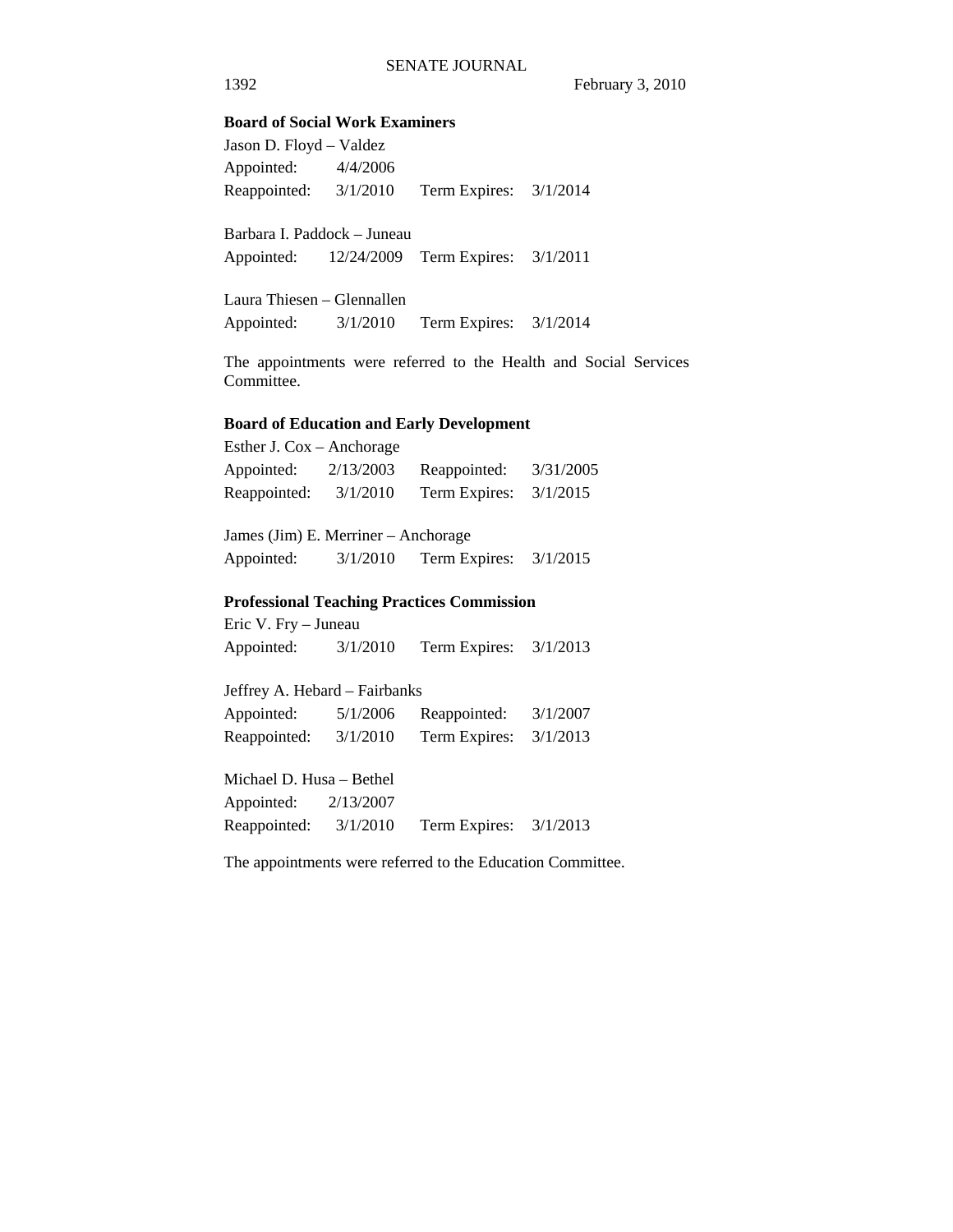#### **State Commission for Human Rights**

| Lester C. Lunceford – Anchorage |           |               |           |  |
|---------------------------------|-----------|---------------|-----------|--|
| Appointed:                      | 2/19/2003 | Reappointed:  | 3/18/2005 |  |
| Reappointed:                    | 3/1/2010  | Term Expires: | 3/1/2015  |  |

The appointment was referred to the State Affairs Committee.

The resumes for these appointments have been submitted to the Offices of the Senate Secretary and the Chief Clerk.

#### **Messages from the House**

Message dated February 1 was read stating the House passed and transmitted for consideration:

#### **First Reading and Reference of House Bills**

#### **HB 307**

HOUSE BILL NO. 307 BY REPRESENTATIVES HOLMES, Fairclough, Millett, Munoz, P.Wilson, Dahlstrom, T.Wilson, Cissna, Gardner, Herron, Buch, Kerttula, Gatto, Lynn, Gruenberg, Ramras, Doogan, Tuck, Guttenberg, entitled:

"An Act relating to sexual assault protective orders."

was read the first time and referred to the Judiciary Committee.

#### **Communications**

Disclosure letters received in accordance with AS 24.60 will be published in Senate Journal Supplement No. 4 and House and Senate Joint Journal Supplement No. 11.

The following reports are on file in the Office of the Secretary of the Senate: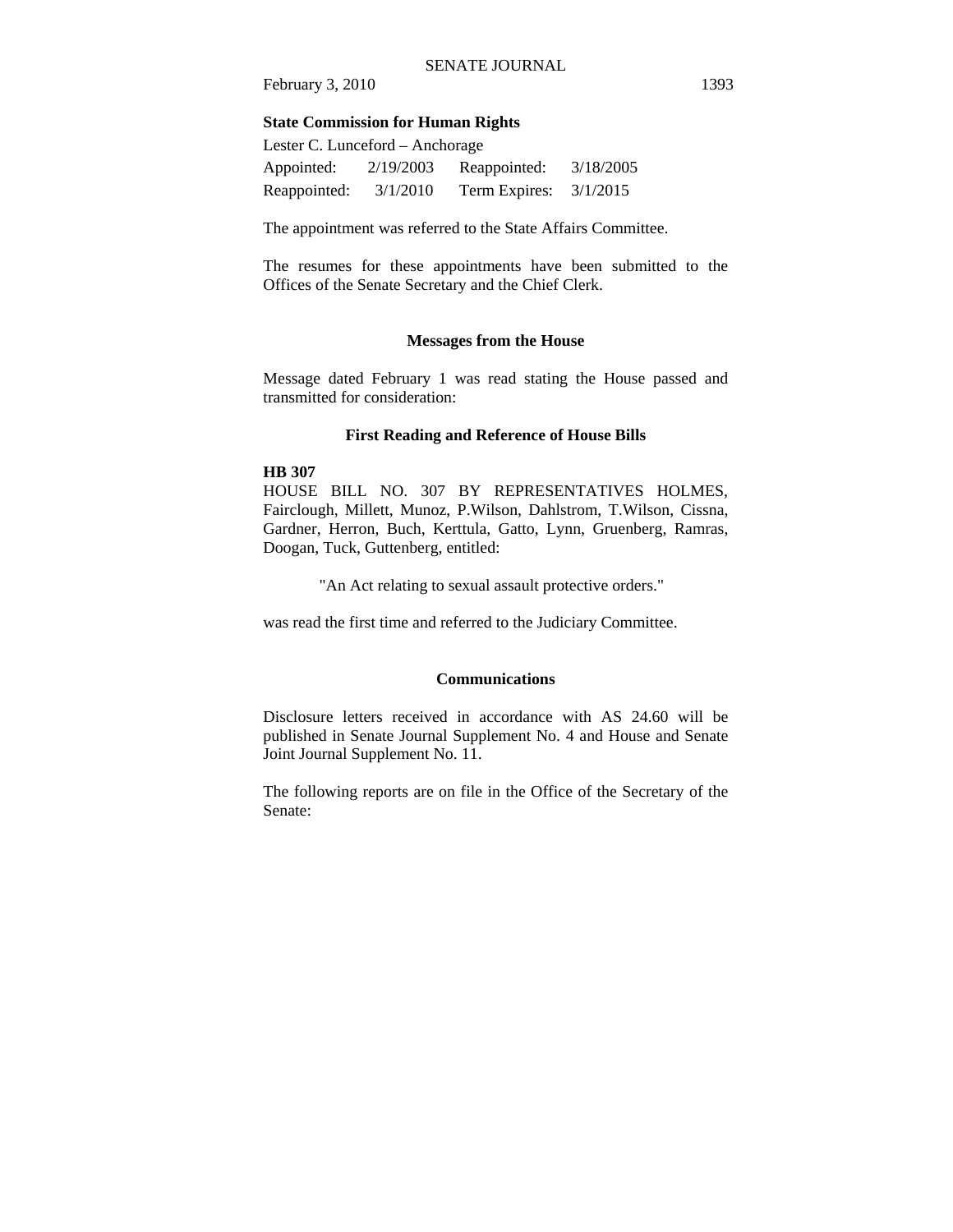Annual Report on the Alaska Drinking Water and Clean Water Loan Funds from Lynn J. Tomich Kent, Director, Division of Water, Department of Environmental Conservation in accordance with AS 37.05.035

Sixth Annual Report to the Governor and the Alaska Legislature from the Office of Administrative Hearings from Terry L. Thurbon, Chief Administrative Law Judge, Office of Administrative Hearings, Department of Administration in accordance with AS  $44.64.020(a)(7)$ 

Notice of Availability of 2009 Report on Executive Branch Compensation and Travel Expenses from Annette Kreitzer, Commissioner, Department of Administration in accordance with AS 37.05.210 available at: http://fin.admin.state.ak.us/dof/financial\_reports/ctep\_toc.jsp

Alaska Legislature 2009 Salary and Business Expense Report from the Legislative Affairs Agency in accordance with AS 24.10.120(b)

2009 Annual Report of the Citizens' Advisory Commission on Federal Areas from Stan Leaphart, Executive Director in accordance with AS 41.37.220(f)

Fiscal Year 2010 Operating Grants, State of Alaska Department of Health & Social Services from William H. Hogan, Commissioner

#### **Standing Committee Reports**

#### **SB 92**

The State Affairs Committee considered SENATE BILL NO. 92 "An Act ratifying an interstate compact to elect the President and Vice-President of the United States by national popular vote; and making related changes to statutes applicable to the selection by voters of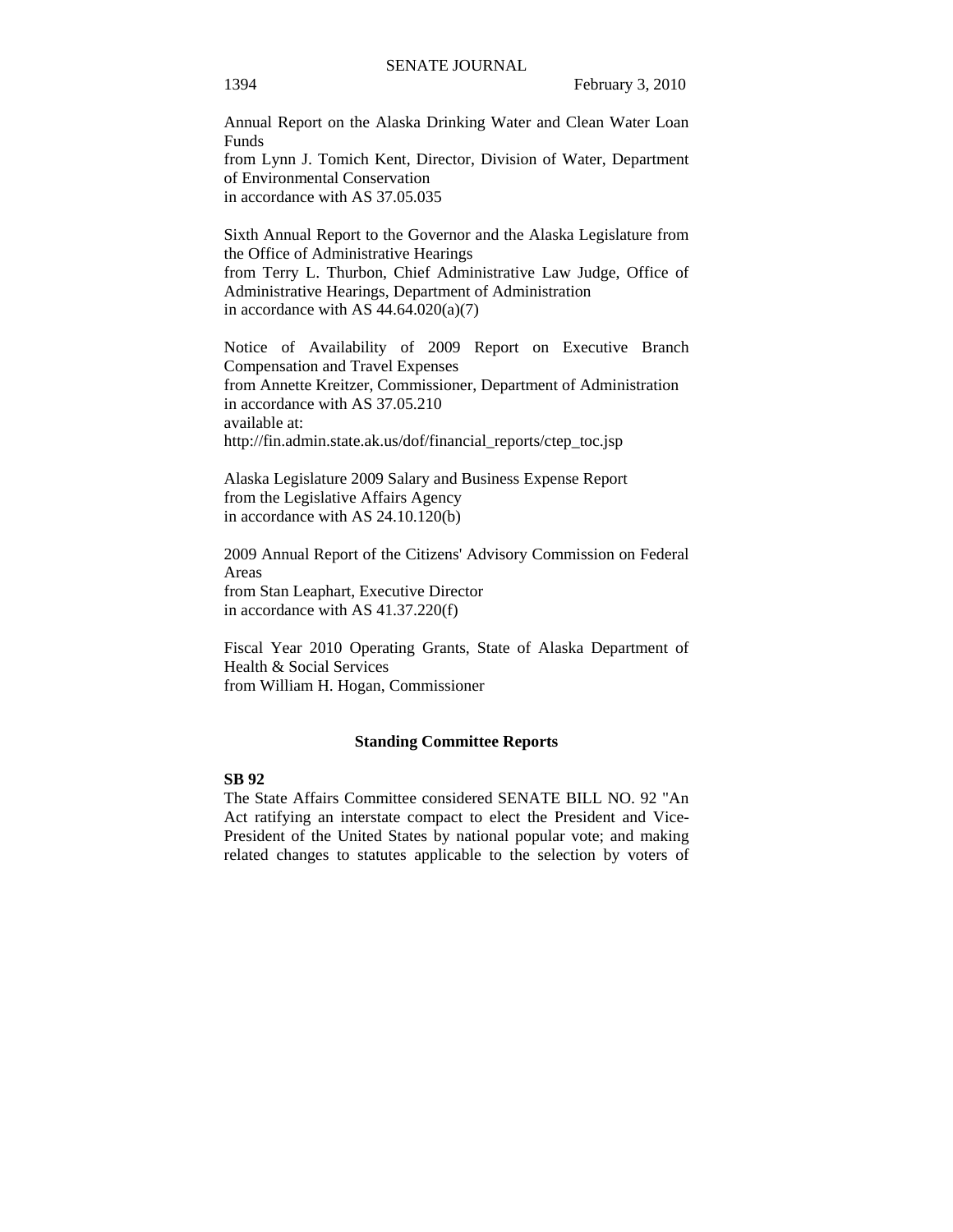electors for candidates for President and Vice-President of the United States and to the duties of those electors." Signing do pass: Senator Menard, Chair; Senators French, Kookesh. Signing no recommendation: Senators Meyer, Paskvan.

The following fiscal information was published today: Fiscal Note No. 1, zero, Office of the Governor

The bill was referred to the Judiciary Committee.

#### **SB 109**

The Education Committee considered SENATE BILL NO. 109 "An Act repealing the secondary student competency examination and related requirements; and providing for an effective date." Signing do pass: Senators Thomas, Meyer, Cochairs; Senator Davis. Signing no recommendation: Senator Olson.

The following fiscal information was published today: Fiscal Note No. 1, Department of Education and Early Development

The bill was referred to the Community and Regional Affairs Committee.

#### **SB 238**

The Health and Social Services Committee considered SENATE BILL NO. 238 "An Act amending the eligibility threshold for medical assistance for persons in a medical or intermediate care facility." Signing do pass: Senator Davis, Chair; Senators Ellis, Thomas, Dyson, Paskvan.

The following fiscal information was published today: Fiscal Note No. 1, zero, Department of Health and Social Services

The bill was referred to the Finance Committee.

#### **HB 98**

The Judiciary Committee considered CS FOR HOUSE BILL NO. 98(FIN) am "An Act relating to minor consuming and repeat minor consuming; relating to penalties for violations of limitations on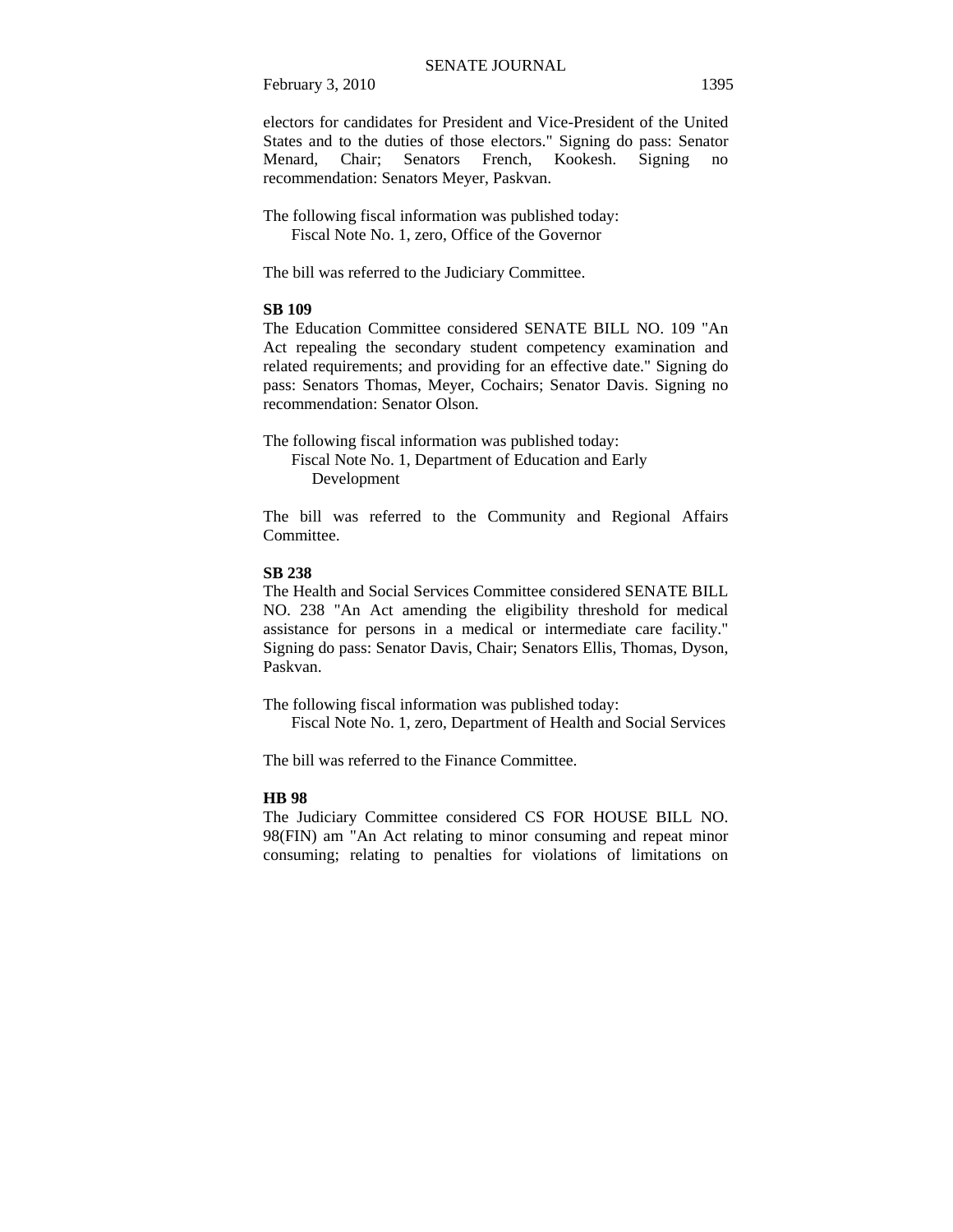possessing, sending, shipping, transporting, or bringing alcoholic beverages to, soliciting or receiving orders for delivery of alcoholic beverages to, and the manufacture, sale, offer for sale, barter, traffic, or possession of alcoholic beverages in, a local option area; and providing for an effective date." Signing do pass: Senator French, Chair; Senators Coghill, Egan.

The following fiscal information was published today: Fiscal Note No. 5, zero, Department of Law Fiscal Note No. 6, zero, Department of Public Safety

Fiscal information forthcoming.

The bill was referred to the Finance Committee.

#### **SJR 21**

The State Affairs Committee considered SENATE JOINT RESOLUTION NO. 21 Proposing amendments to the Constitution of the State of Alaska relating to and increasing the number of members of the house of representatives to forty-eight and the number of members of the senate to twenty-four. Signing do pass: Senator Menard, Chair; Senators French, Meyer, Paskvan, Kookesh.

The following fiscal information was published today: Fiscal Note No. 1, Legislative Agency Fiscal Note No. 2, Office of the Governor

The resolution was referred to the Judiciary Committee.

#### **Introduction and Reference of Senate Bills**

#### **SB 252**

SENATE BILL NO. 252 BY THE SENATE RULES COMMITTEE BY REQUEST OF THE GOVERNOR, entitled:

> "An Act relating to the crime of failure to appear; relating to arrest for violating certain conditions of release; relating to release before trial, before sentence, and pending appeal; relating to material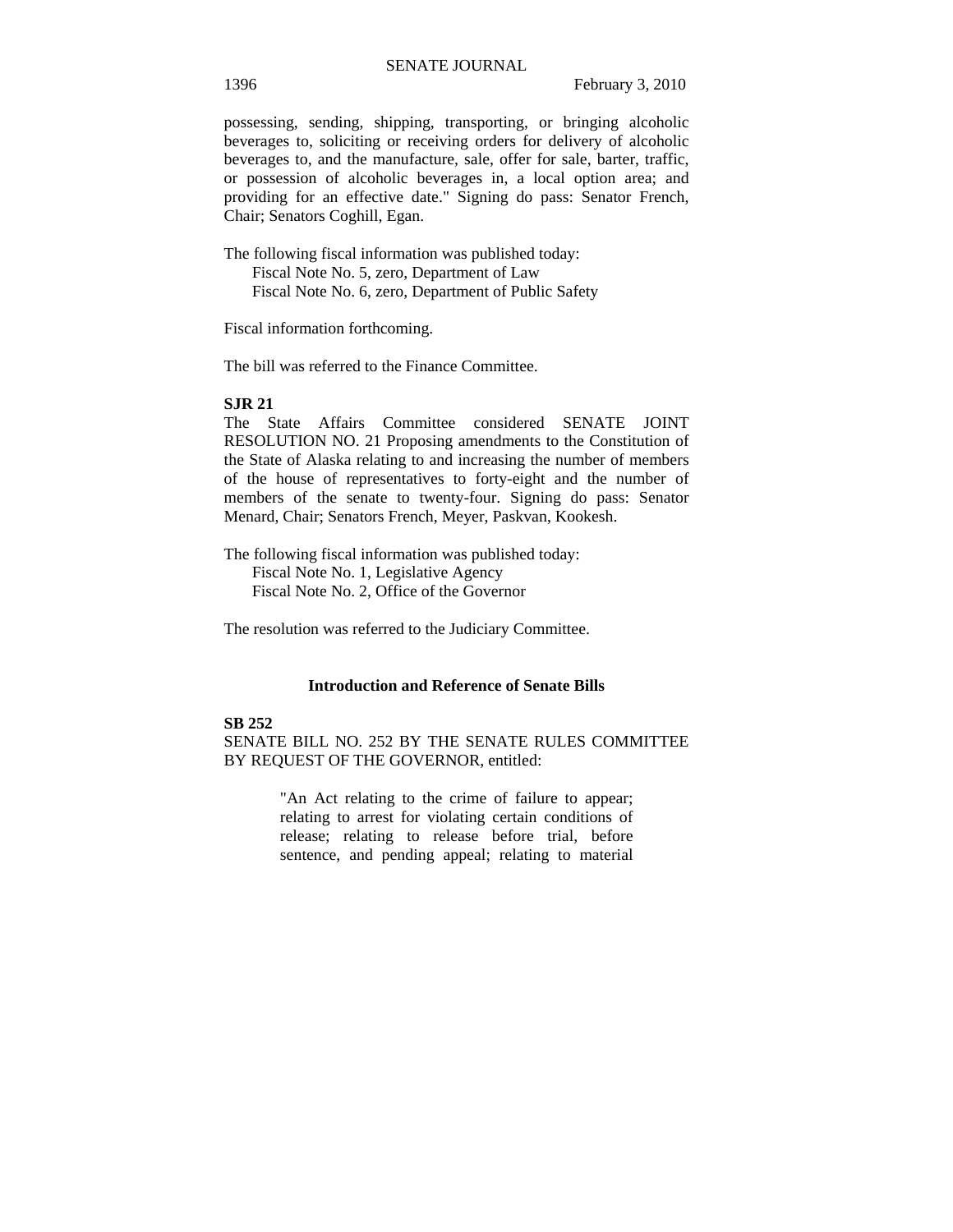witnesses; relating to temporary release; relating to release on a petition to revoke probation; relating to the first appearance before a judicial officer after arrest; relating to service of process for domestic violence protective orders; making conforming amendments; amending Rules 5 and 41, Alaska Rules of Criminal Procedure, and Rules 206 and 603, Alaska Rules of Appellate Procedure; and providing for an effective date."

was read the first time and referred to the Judiciary Committee.

The following fiscal information was published today:

 Fiscal Note No. 1, zero, Department of Law Fiscal Note No. 2, zero, Department of Administration Fiscal Note No. 3, zero, Department of Administration Fiscal Note No. 4, zero, Department of Corrections

Governor's transmittal letter dated February 1:

Dear President Stevens:

Under the authority of Art. III, Sec. 18, of the Alaska Constitution, I am transmitting a bill that revises State bail statutes and provides better direction to judicial officers in making decisions about the release of a person charged with a crime.

A judicial officer's decision to release or detain a person who has been charged with a crime is critical to the justice system and the safety of the community. The guidance currently provided in the State's bail statutes was in effect before statehood, and is in many respects outdated. The bill includes a general revision of the procedures and standards in AS 12.30.

Although the bill retains many of the general guidelines in current law for release of persons charged with crimes, there are important differences that would greatly improve the safety of Alaskans. For example, in cases where a person is charged with a serious crime such as sexual assault, the bill would adopt a rebuttable presumption that no release condition or combination of release conditions would assure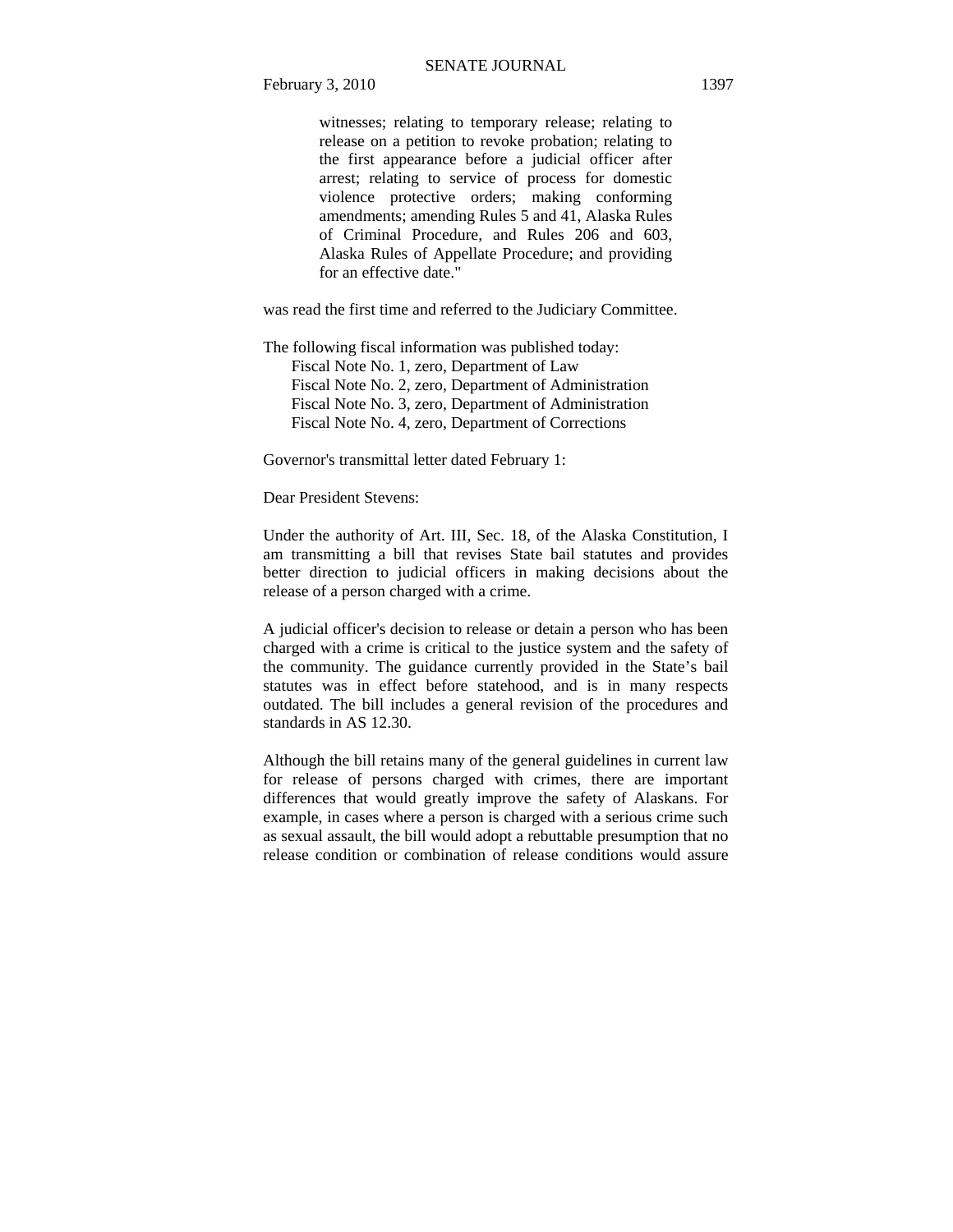the appearance of the defendant or the safety of others. This would result in a more serious inquiry into the release conditions that would reasonably assure that the person charged would appear in court and would not pose a danger to the victim or the public.

The bill would impose standards on persons who may serve as a thirdparty custodian for a defendant. Appointment of a third-party custodian is useful in certain cases, but only if the custodian takes their duties seriously. The bill requires a person to appear in court and acknowledge the responsibilities of a custodian, and be notified that failure to undertake these responsibilities can result in the custodian being charged with a crime or being held in contempt. It also prohibits a person from serving as a custodian if the person is a witness in the defendant's case, has recent criminal convictions, or is on probation.

Under current law, a person found guilty of an unclassified or class A felony may not be released before sentencing or during an appeal. The bill extends this prohibition to include persons convicted of a sexual felony, or of a class B or C felony if the person has a previous felony conviction within the past 10 years. There are several reasons for these changes. First, a person convicted of a sexual felony is subject to a potential maximum term of imprisonment of 99 years, and for that reason poses a higher flight risk. Second, the high recidivism rate for sex offenders raises the danger to the public if the person is released. Further, the provision addressing persons convicted of a class B or C felony with a prior conviction responds to a decision by the Alaska Court of Appeals, *Bourdon v. State,* 28 P.3d 319 (Alaska App. 2001). *Bourdon* found the current law on release of persons with prior convictions to violate the equal protection clause of the Alaska Constitution. The bill corrects the concerns noted by the court in *Bourdon*.

The bill also would clarify how to deal with material witnesses that are unlikely to appear for trial even if served with a subpoena. Under current law a material witness may be arrested. Currently, there are no standards allowing for release from confinement. This bill would allow the witness to be released after providing deposition.

Current law requires a person who is arrested for a crime to be brought before a judicial officer within 24 hours of arrest. Many states and the federal law require the first appearance within 48 hours, and this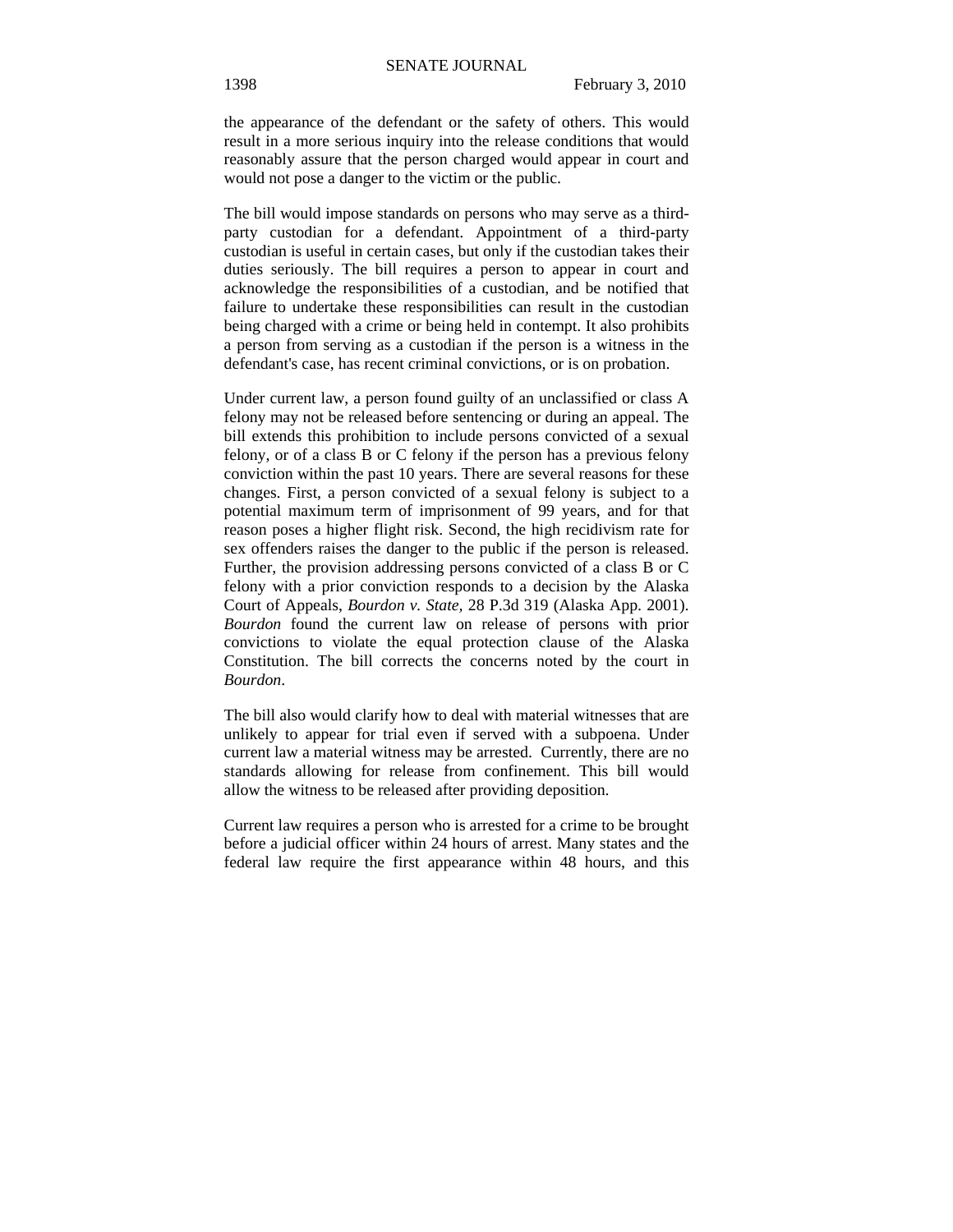deadline is proposed in the bill. There are good reasons for the change. Forty-eight hours would allow the prosecutor adequate time to see the police report, make informed charging decisions, and to make more rational bail arguments to the judicial officer. It would also allow time to contact a victim for input about whether the defendant would present a danger if released without particular conditions. A victim has a right to be heard at a bail hearing; 48 hours gives the prosecution time to make this right meaningful.

The bill addresses the safety of a victim of domestic violence by adopting tough standards for when a domestic violence offender may return to the victim's residence. The current statute forbids an offender from returning to the victim's residence. However, this prohibition was overturned by the court in *Williams v. State*, 151 P.3d 460 (Alaska App. 2006). The court found that the absolute prohibition violated the constitutional guarantee of equal protection of the law. In response to *Williams*, the bill adopts standards for the court to apply in deciding whether it is safe and appropriate to allow the person to return to the home of the victim. These standards emphasize the safety of the victim.

Passage of this bill would protect all Alaskans, and particularly many of our most vulnerable friends and neighbors. I urge your prompt and favorable consideration of this bill.

Sincerely, /s/ Sean Parnell Governor

#### **SB 253**

SENATE BILL NO. 253 BY THE SENATE RULES COMMITTEE BY REQUEST OF THE GOVERNOR, entitled:

> "An Act making capital appropriations for deferred maintenance projects, equipment replacement, and emergency repairs; and providing for an effective date."

was read the first time and referred to the Finance Committee.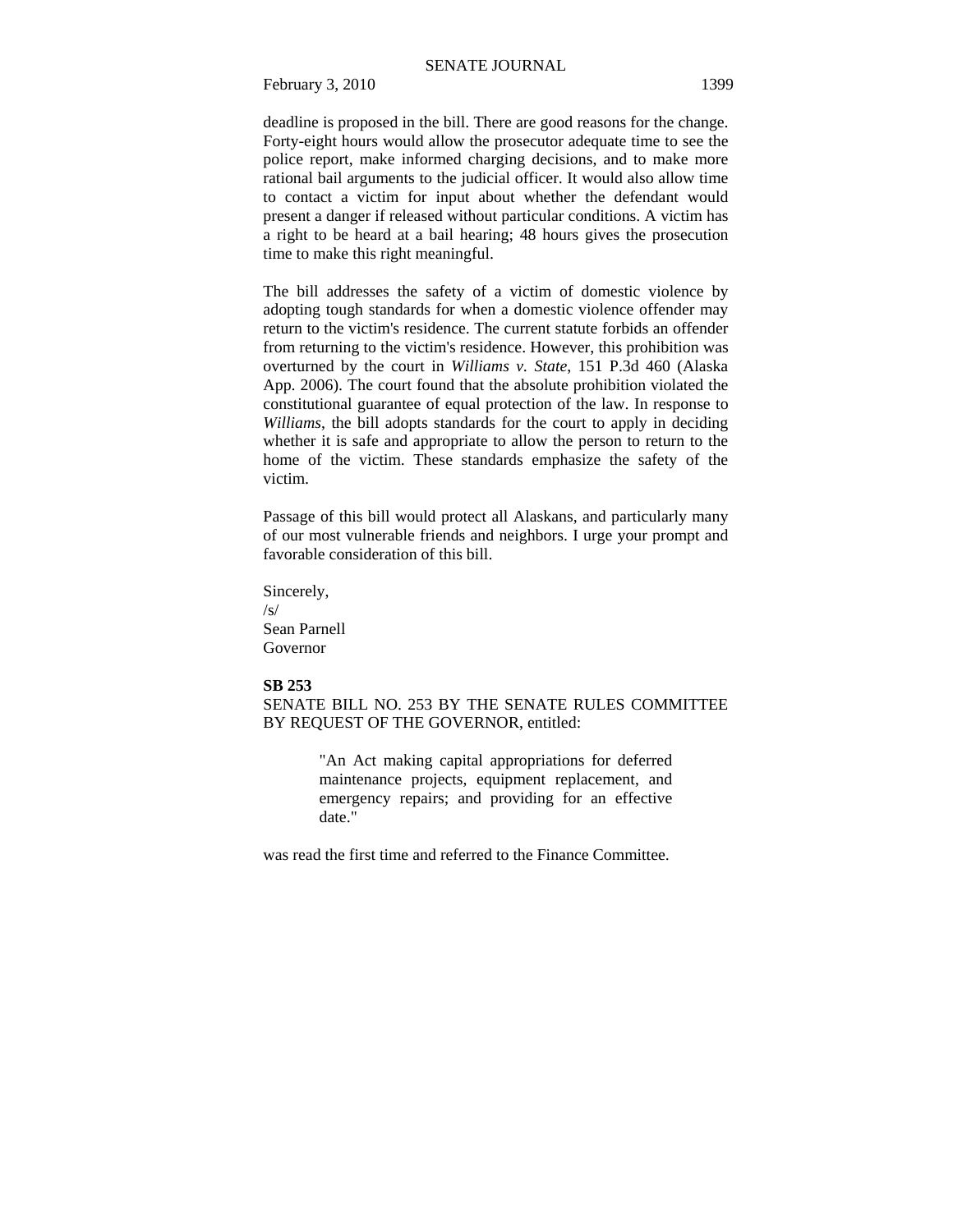Governor's transmittal letter dated February 1:

Dear President Stevens,

Under the authority of Art. III, Sec. 18, of the Alaska constitution, I am transmitting a bill relating to supplemental appropriations for deferred maintenance for Fiscal Year 2010.

I am committed to creating construction jobs across the state by addressing the backlog of deferred maintenance projects for Stateowned facilities. In November 2009, I announced my proposal to include \$100 million for deferred maintenance projects in the capital budget each year for the next five years. Deferred maintenance funding is necessary to preserve the State's significant investment in infrastructure and will provide Alaskan contractors and laborers with jobs they can depend on, each and every year.

This request will accelerate the availability of these funds for the upcoming construction season. I ask that you approve these funds by March 1, 2010 so that State agencies can start the process to secure contractors to do the work now, rather than waiting until the beginning of the next fiscal year on July 1, 2010. Given the loss of jobs in Alaska's construction sector in 2009, it is important to put Alaskans to work on these projects as soon as possible. The legislation has an immediate effective date.

The State and the University of Alaska have over 2,300 buildings statewide and a \$1.9 billion backlog of deferred maintenance projects. The deferred maintenance budget will fund repair and renovation projects throughout Alaska such as electrical and heating upgrades, replacing leaking roofs and adding insulation, replacing windows and siding for improved heat loss control, and replacing elevators, plumbing, fire alarm, and electrical systems. The deferred maintenance plan also applies to all modes of transportation – highway, aviation, and the marine highway – including road surface repairs, guardrails, culverts, bridges, harbors, terminals, and vessels.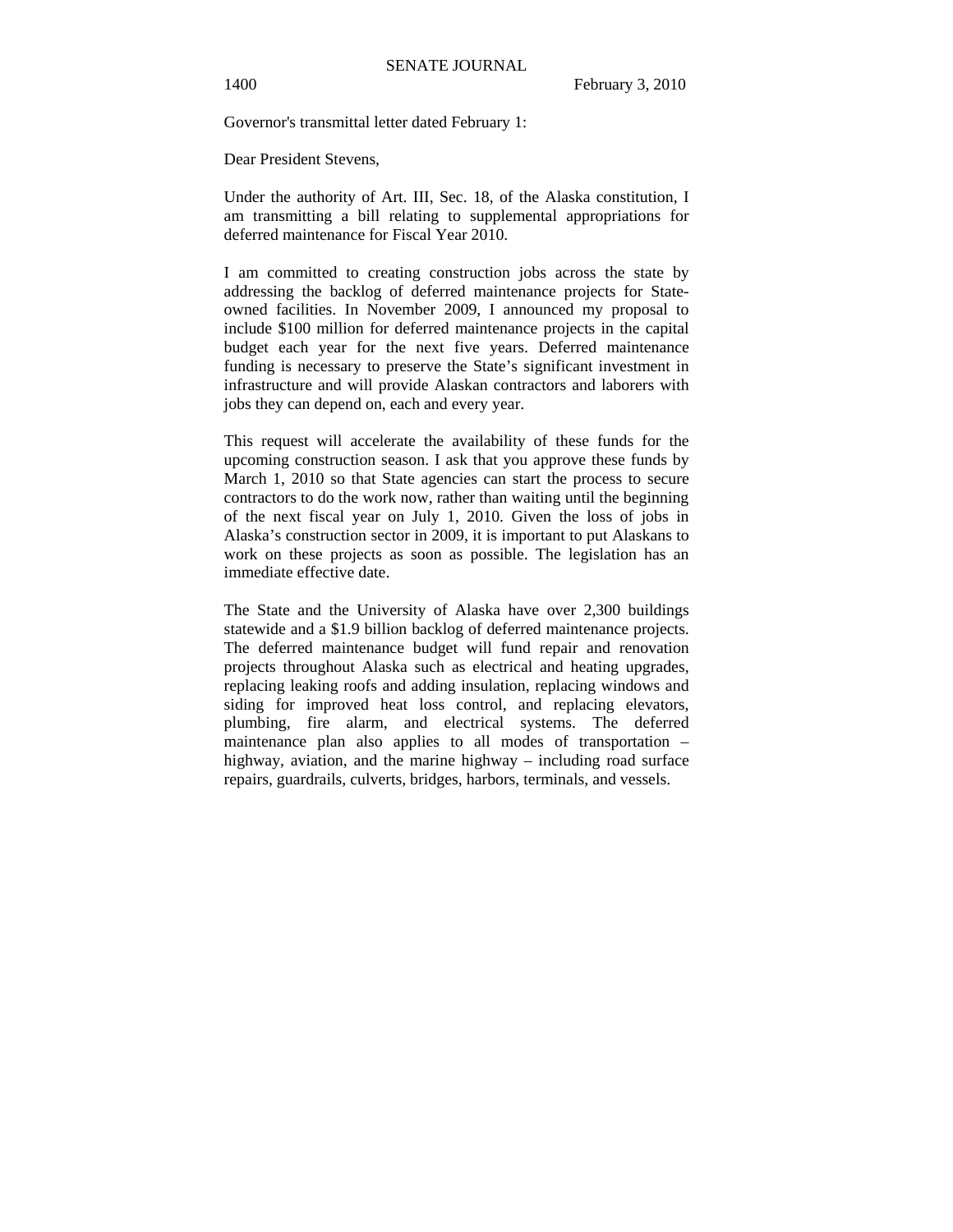Thank you for your consideration of this legislation.

Sincerely, /s/ Sean Parnell Governor

#### **SB 254**

SENATE BILL NO. 254 BY THE SENATE RULES COMMITTEE BY REQUEST OF THE GOVERNOR, entitled:

> "An Act making supplemental appropriations, capital appropriations, and other appropriations; amending appropriations; repealing appropriations; making appropriations to capitalize funds; and providing for an effective date."

was read the first time and referred to the Finance Committee.

Governor's transmittal letter dated February 1:

Dear President Stevens,

Under the authority of Art. III, Sec. 18, of the Alaska Constitution, I am transmitting a bill relating to supplemental appropriations for the State's operating and capital budgets for Fiscal Year 2010 (FY2010).

My guiding principles for the budget include maintaining budget discipline by limiting State agency growth, focusing on results for Alaskans, and promoting economic opportunities for our families. Supplemental appropriations are intended to respond to unanticipated increases in the current year budget, and provide the opportunity to put more money into savings for future needs.

With the upward trend of oil prices, I asked the Department of Revenue to prepare an interim forecast to update the projection from December 2009. The interim forecast projects a FY2010 surplus of over \$2.2 billion, rather than the original forecasted surplus of \$1.5 billion.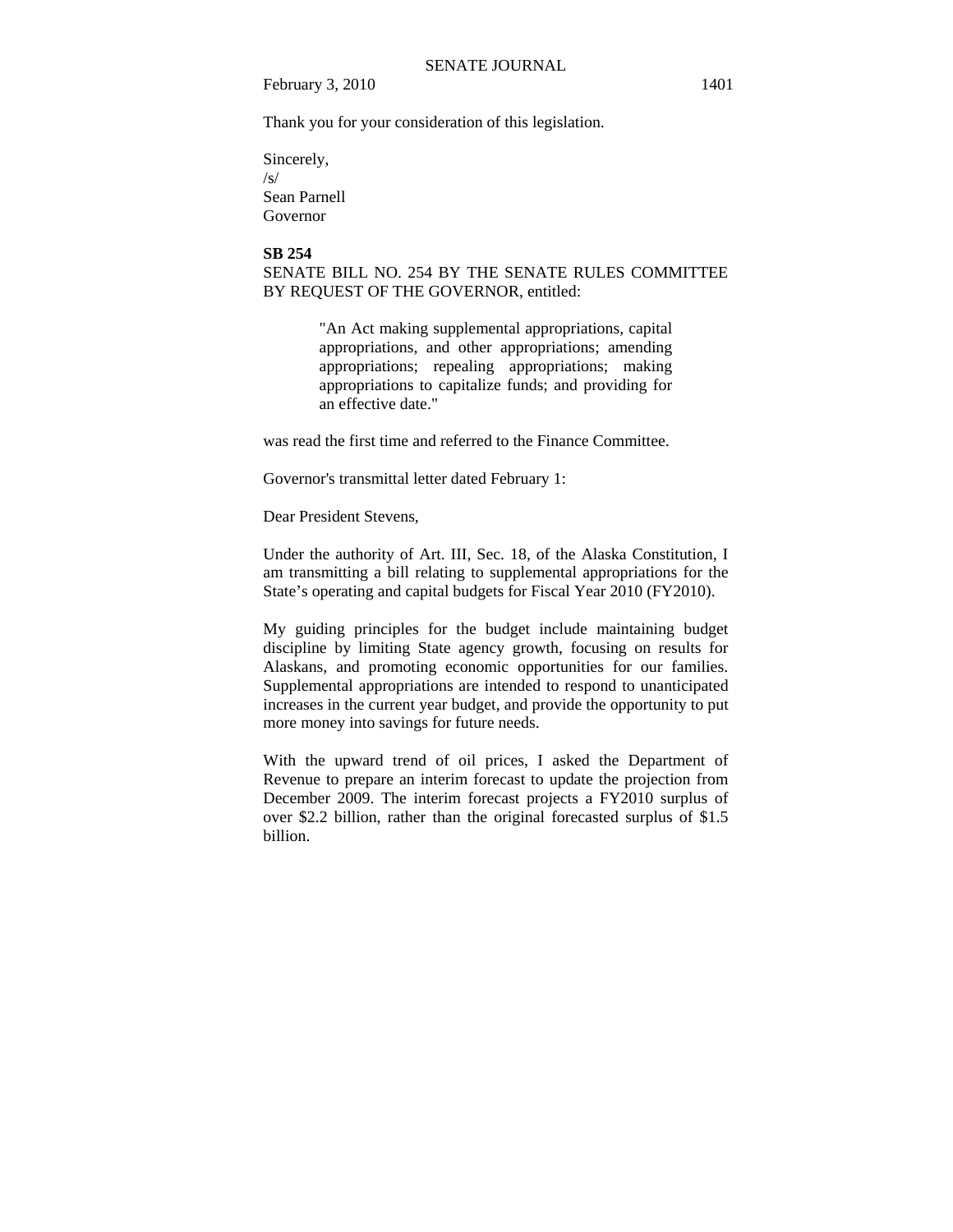Given the projected surplus for FY2010, the supplemental bill I am submitting today includes a deposit of \$1,116,986,600 into the Public Education Fund for the purpose of funding K-12 education and pupil transportation in the next fiscal year. Putting this money into savings for the next fiscal year and continuing to forward fund a significant component of our annual general fund budget when surplus revenue is available, will keep our reserve accounts healthy and available for those times when the revenue declines.

I am also requesting an appropriation necessary to repay the Constitutional Budget Reserve (CBR), estimated at \$402 million. This request is consistent with the Legislature's and my administration's goals to fully repay the CBR, build up reserves, and forward fund when appropriate. Combined with the Public Education Fund deposit, the supplemental bill sets aside over \$1.5 billion into savings. Consistent with achieving the objective of fully repaying the CBR, I have proposed repealing section 43(c) of Ch. 15, SLA 2009, which, if left intact, would result in unnecessary general fund borrowing from the CBR.

The supplemental request also covers unanticipated increased costs in fire suppression activities and replenishes the disaster relief fund, given the draws on that fund during this fiscal year in response to flooding and other emergencies. State funds of approximately \$45 million and federal funds of \$45 million are requested for formula program costs, particularly in the area of Medicaid, given the increases in enrollments, utilization, and cost of Medicaid services in the current year. Additionally, \$58.3 million are requested for emergency repairs, mitigation, and unanticipated increases. Finally, unanticipated State agency costs due to caseload and other factors are included at \$32 million.

Thank you for your consideration of this bill.

Sincerely,  $\sqrt{s}$ Sean Parnell Governor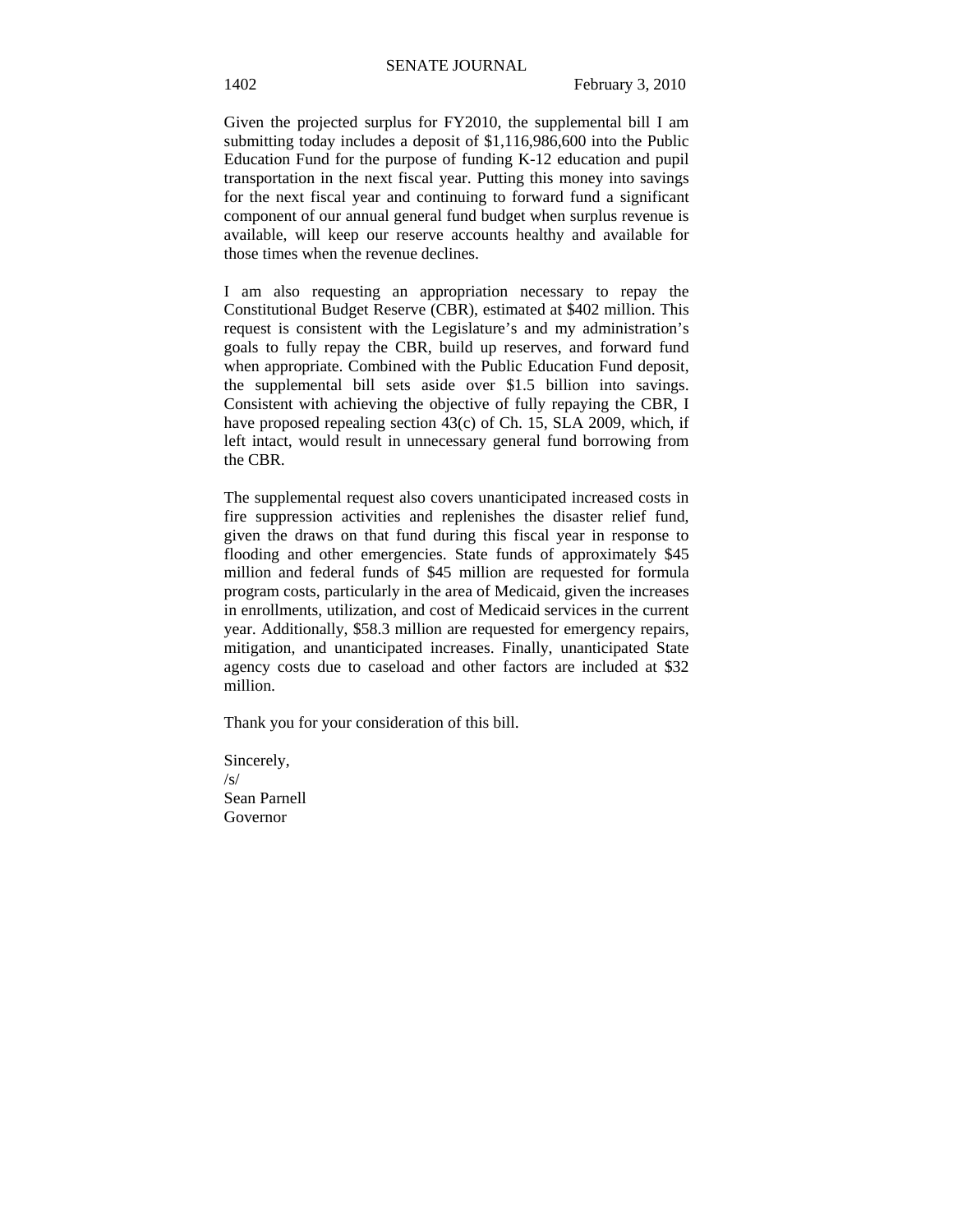#### **SB 255**

#### SENATE BILL NO. 255 BY SENATOR OLSON, entitled:

"An Act relating to sharing records regarding fish purchased by fish processors with certain federal agencies, to requirements to obtain and maintain a fisheries business license, and to payment of industry fees required of fish processors; and providing for an effective date."

was read the first time and referred to the Resources and Finance Committees.

#### **Consideration of the Calendar**

#### **Citations**

Honoring - Lenora Conkle

Senator(s) Coghill, Stevens, Bunde, Davis, Dyson, Egan, Ellis, Hoffman, Huggins, Kookesh, McGuire, Menard, Meyer, Olson, Paskvan, Stedman, Thomas, Wagoner, Wielechowski

Honoring - Beth Nordlund

Senator(s) Ellis, Stevens, Bunde, Coghill, Davis, Dyson, Egan, French, Hoffman, Huggins, Kookesh, McGuire, Menard, Meyer, Olson, Paskvan, Stedman, Thomas, Wagoner, Wielechowski Representative(s) Holmes

In Memoriam - Edna Fay Carter

Senator(s) Coghill, Stevens, Bunde, Davis, Dyson, Egan, Ellis, Hoffman, Huggins, Kookesh, McGuire, Menard, Meyer, Olson, Paskvan, Stedman, Thomas, Wagoner, Wielechowski

In Memoriam - Elmer Eugene "Gene" Seay Senator(s) Coghill, Stevens, Bunde, Davis, Dyson, Egan, Ellis, French, Hoffman, Huggins, Kookesh, McGuire, Menard, Meyer, Olson, Paskvan, Stedman, Thomas, Wagoner, Wielechowski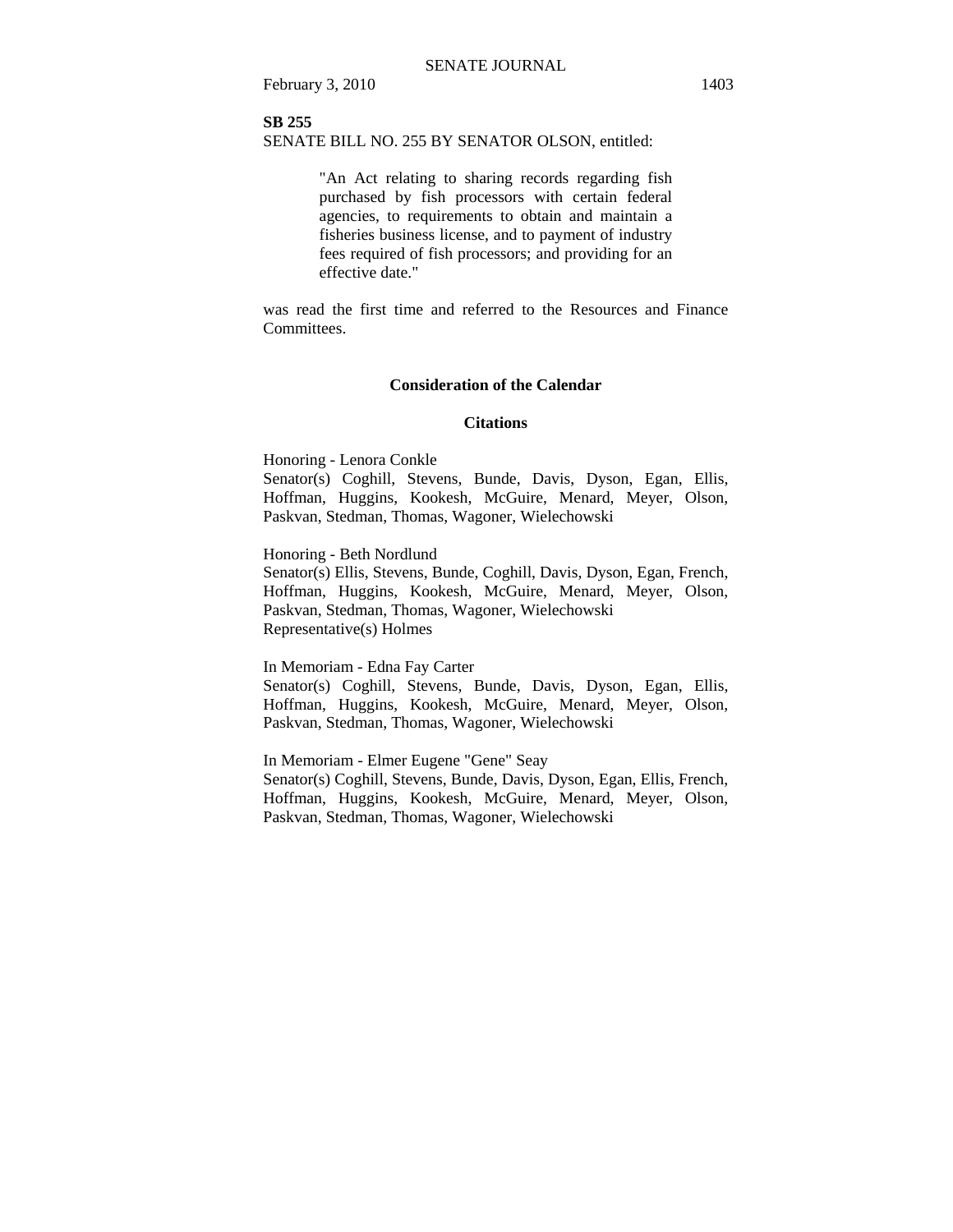Senator Ellis moved and asked unanimous consent that the citations be adopted. Without objection, the citations were adopted and referred to the Secretary for transmittal.

#### **Unfinished Business**

#### **SB 104**

Senator Egan moved and asked unanimous consent to be shown as a cosponsor on SENATE BILL NO. 104 "An Act amending the boundaries of the Stan Price State Wildlife Sanctuary and relating to bear viewing in the sanctuary." Without objection, it was so ordered.

#### **HB 307**

Senators Davis, McGuire, Wielechowski, Meyer, Egan, Dyson, Kookesh, Thomas, Wagoner, French, Menard, Stedman, Ellis, Stevens, Paskvan moved and asked unanimous consent to be shown as cross sponsors on HOUSE BILL NO. 307 "An Act relating to sexual assault protective orders." Without objection, it was so ordered.

Senators Ellis, Wielechowski moved and asked unanimous consent to be excused from a call of the Senate on February 8, to morning plane time. Without objection, Senators Ellis, Wielechowski were excused.

Senator Hoffman moved and asked unanimous consent to be excused from a call of the Senate on February 5 and February 12. Without objection, Senator Hoffman was excused.

#### **Announcements**

Announcements are at the end of the journal.

#### **Enrollment**

#### **SB 59**

HOUSE CS FOR CS FOR SENATE BILL NO. 59(TRA) "An Act relating to the operation of low-speed vehicles" was enrolled, signed by the President and Secretary, Speaker and Chief Clerk and the engrossed and enrolled copies transmitted to the Office of the Governor at 3:40 p.m., February 2, 2010.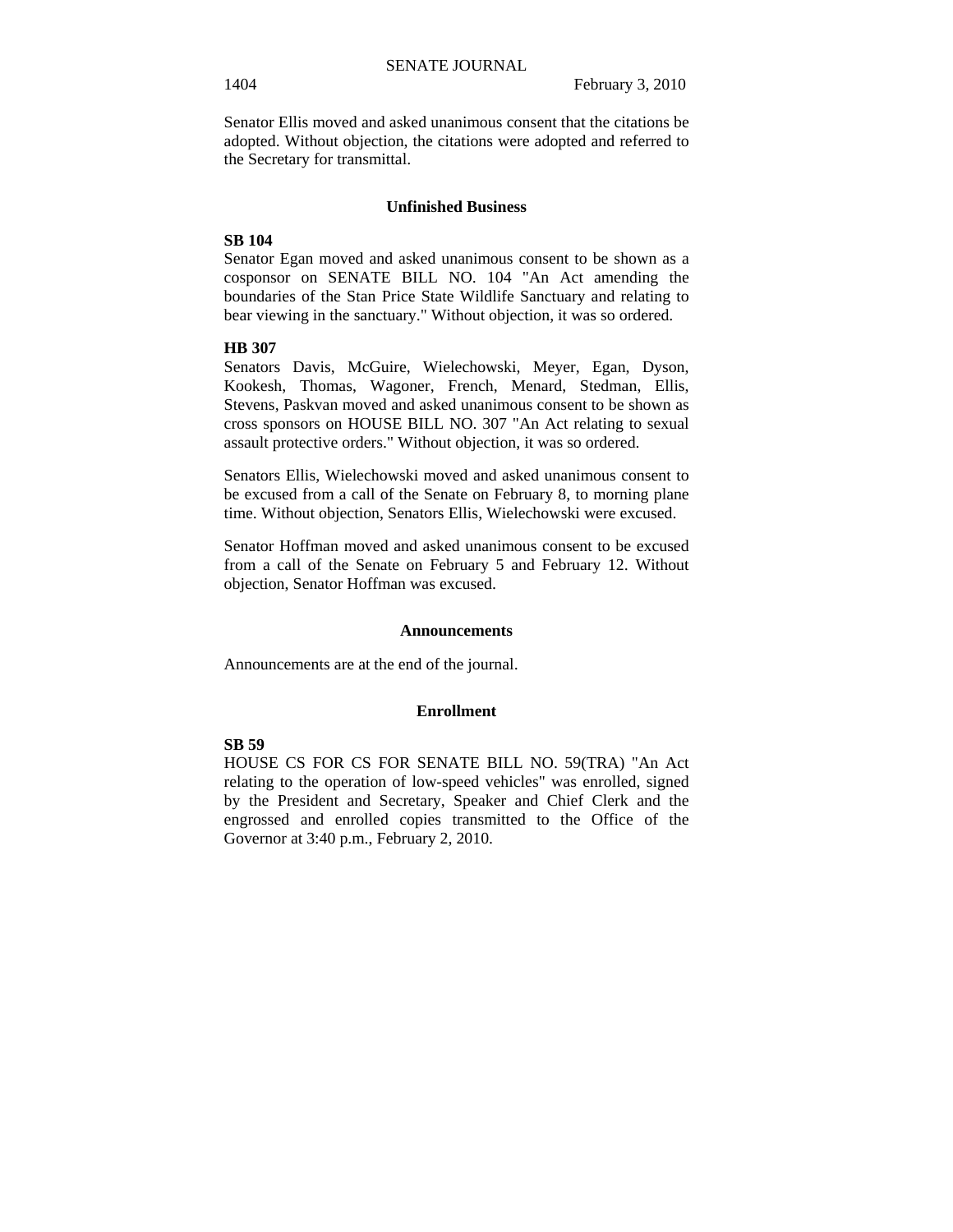## **Adjournment**

Senator Ellis moved and asked unanimous consent that the Senate stand in adjournment until 11:00 a.m., February 5, 2010. Without objection, the Senate adjourned at 11:40 a.m.

> Kirsten Waid Secretary of the Senate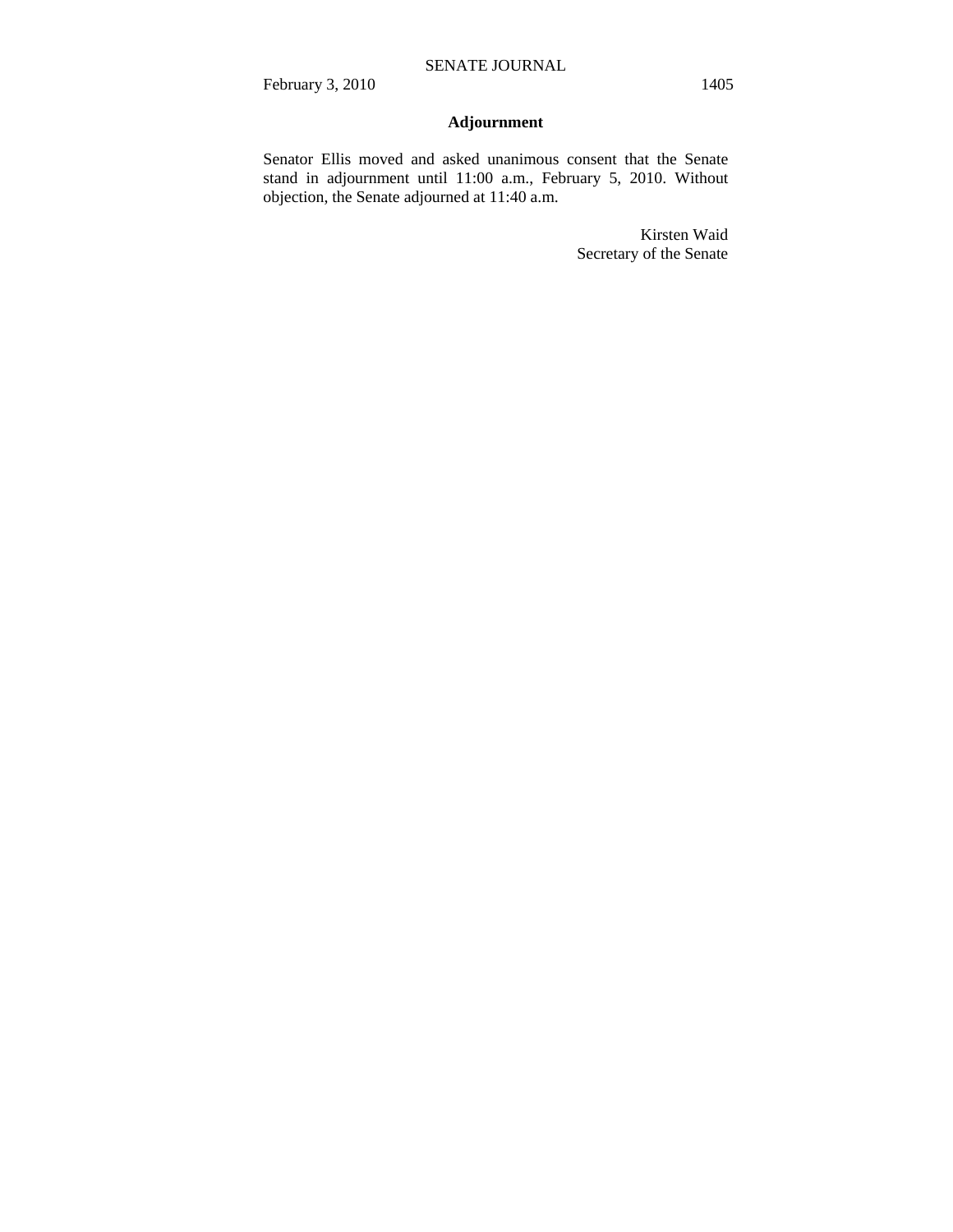#### **Announcements**

Americans with Disabilities Act Notice - Persons with disabilities who require special accommodation or alternative communication formats to access committee meetings may contact the appropriate committee office or the Legislative Information Office in their community. Reasonable advance notice is needed to accommodate the request. For further information, call the ADA Coordinator at 465-3854 Voice/465-4980 TDD.

#### **STANDING COMMITTEES**

+ indicates teleconference

= indicates bill previously heard/scheduled

## **COMMUNITY & REGIONAL AFFAIRS**

| Feb 04 | <b>Thursday</b>                                 | Beltz 105 (tsbldg) | 3:30 PM |
|--------|-------------------------------------------------|--------------------|---------|
|        | $\pm$ SB 43 SECOND VERSE OF ALASKA'S STATE SONG |                    |         |
|        | $\le$ Bill Hearing Canceled $>$                 |                    |         |
|        | += SB 212 MUNICIPAL ENERGY IMPROVEMENTS PROGRAM |                    |         |
| $+$    | SB 120 MUNICIPAL PROPERTY TAX EXEMPTION         |                    |         |
|        | + SB 232 MUNICIPAL RESIDENTIAL PROPERTY TAXES   |                    |         |
|        |                                                 |                    |         |
|        |                                                 |                    |         |

#### **EDUCATION**

| Feb 03        | Wednesday<br>-- Location Change --<br>Joint $w/(H)$ Education<br>Overview: Governor's Performance Scholarship | <b>Barnes</b> 124  | 8:00 AM |
|---------------|---------------------------------------------------------------------------------------------------------------|--------------------|---------|
|               | SB 224 POSTSECONDARY SCHOLARSHIPS<br>Bills Previously Heard/Scheduled                                         |                    |         |
| <b>Feb 05</b> | Friday                                                                                                        | Beltz 105 (tsbldg) | 8:00 AM |

+ SB 236 TAX CREDITS FOR EDUCATIONAL CONTRIBUTIONS Bills Previously Heard/Scheduled

----------------------------------------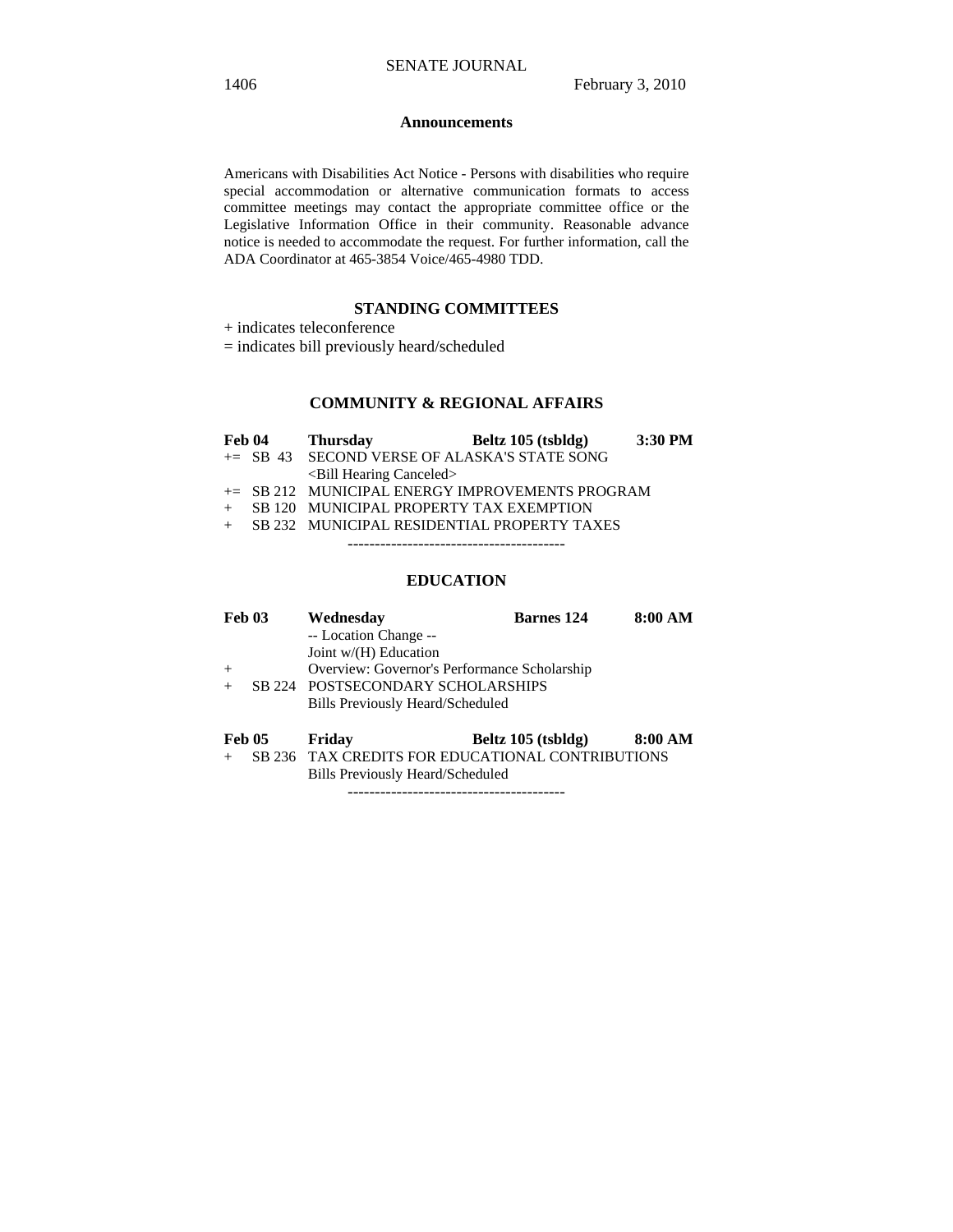## **FINANCE**

| Feb 03<br>$^{+}$        | Wednesdav<br>Presentations:<br>Patrick Gamble, CEO, Alaska Railroad Corp<br>John Parott, Airport Manager, Ted Stevens<br>Anchorage International Airport | <b>Senate Finance 532</b><br>Christine Klein, Deputy Commissioner of Aviation | 9:00 AM |
|-------------------------|----------------------------------------------------------------------------------------------------------------------------------------------------------|-------------------------------------------------------------------------------|---------|
| Feb 04                  | <b>Thursday</b><br>No Meeting Scheduled                                                                                                                  | <b>Senate Finance 532</b>                                                     | 9:00 AM |
| <b>Feb 05</b><br>$^{+}$ | Friday<br>Overview of State Bonding and Debt<br><b>Instruments</b>                                                                                       | <b>Senate Finance 532</b><br>-----------------------------------              | 9:00 AM |
|                         |                                                                                                                                                          | <b>HEALTH &amp; SOCIAL SERVICES</b>                                           |         |
| <b>Feb 03</b>           | Wednesday<br>Joint w/ (H) H&SS<br>Presentations: United Way - 211 Project                                                                                | <b>Butrovich 205</b>                                                          | 1:30 PM |

Presentation; Alaska Health Care Commission Report

+= SB 172 ALASKA HEALTH CARE COMMISSION

| Feb 05 | Friday               | <b>Butrovich 205</b> | 1:30 PM |
|--------|----------------------|----------------------|---------|
|        | No Meeting Scheduled |                      |         |
|        |                      |                      |         |

## **JUDICIARY**

| Feb 03 | Wednesday                                           | Beltz $105$ (tsbldg) | 1:30 PM |
|--------|-----------------------------------------------------|----------------------|---------|
|        | Overview: U.S. Supreme Court Decision:              |                      |         |
|        | Citizens United v. Federal Election Commission      |                      |         |
|        | Tom Dosik and John Ptacin, Alaska Department of Law |                      |         |
|        | Kathryn Kurtz and Alpheus Bullard,                  |                      |         |
|        | Legislative Legal Services                          |                      |         |
|        | -- Testimony <invitation only=""> --</invitation>   |                      |         |
|        | <b>Bills Previously Heard/Scheduled</b>             |                      |         |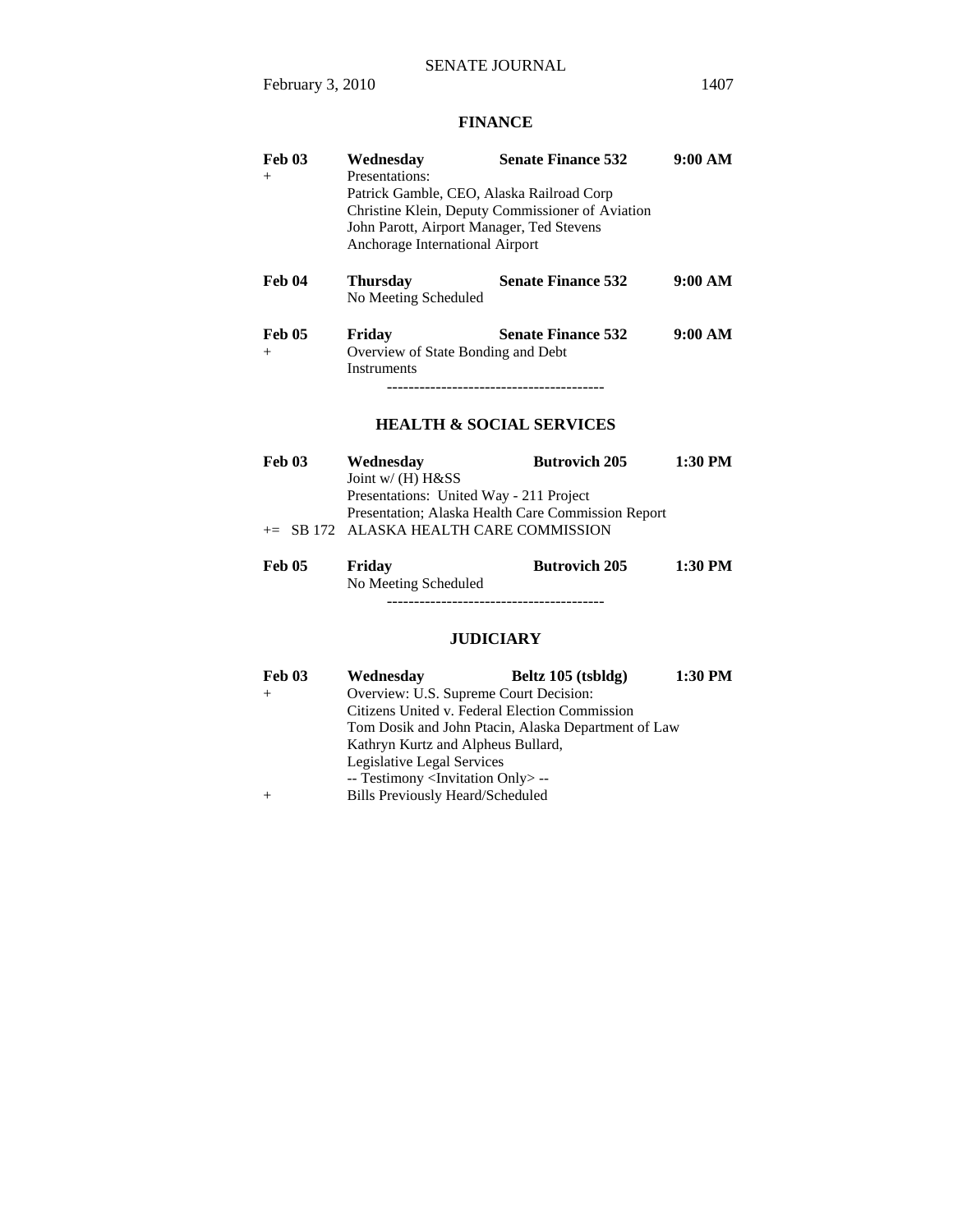## **JUDICIARY (continued)**

| <b>Feb 05</b> | Friday               | Beltz 105 (tsbldg) | 1:30 PM |  |
|---------------|----------------------|--------------------|---------|--|
|               | No Meeting Scheduled |                    |         |  |
|               |                      |                    |         |  |

#### **LABOR & COMMERCE**

| Feb 04 | <b>Thursday</b>                                   | Beltz 105 (tsbldg)                      | $2:00$ PM |
|--------|---------------------------------------------------|-----------------------------------------|-----------|
|        |                                                   | Overview of Economic Development in the |           |
|        | State of Alaska                                   |                                         |           |
|        | -- Testimony <invitation only=""> --</invitation> |                                         |           |
|        |                                                   |                                         |           |

#### **RESOURCES**

| <b>Feb 03</b> | Wednesday                                        | <b>Butrovich 205</b> | 3:30 PM |
|---------------|--------------------------------------------------|----------------------|---------|
|               | += SB 220 ENERGY EFFICIENCY/ ALTERNATIVE ENERGY  |                      |         |
|               | <bill hearing="" postponed=""></bill>            |                      |         |
| $+$           | SB 104 STAN PRICE STATE WILDLIFE SANCTUARY       |                      |         |
| $+$           | SB 195 MAKE GOLDSTREAM PUBLIC USE AREA PERMANENT |                      |         |
| $+$           | HB 20 FISHERIES LOANS: ENERGY EFFICIENCY/AMOUNT  |                      |         |
|               |                                                  |                      |         |
| Feb 04        | <b>Thursday</b>                                  | <b>Butrovich 205</b> | 3:30 PM |
| $+$           | Update by the Administration - ACES and          |                      |         |
|               | Its Effect on Oil and Gas Investment             |                      |         |

----------------------------------------

#### **STATE AFFAIRS**

| Feb 04 | <b>Thursday</b>                                | Beltz 105 (tsbldg) | 9:00 AM |
|--------|------------------------------------------------|--------------------|---------|
|        | + SB 216 GRANTS TO DISASTER VICTIMS            |                    |         |
|        | + SB 217 GUARANTEED REVENUE BONDS FOR VETERANS |                    |         |
|        | + SB 63 TRANSFER RESTRICTIONS ON TRUSTS        |                    |         |

----------------------------------------

#### **TRANSPORTATION**

|     | Feb 04 | <b>Thursday</b>                                  | <b>Butrovich 205</b> | 1:00 PM |
|-----|--------|--------------------------------------------------|----------------------|---------|
| $+$ |        | HB 114 USE STATE TRANS FACILITY FOR DISASTER AID |                      |         |
| $+$ |        | Bills Previously Heard/Scheduled                 |                      |         |

----------------------------------------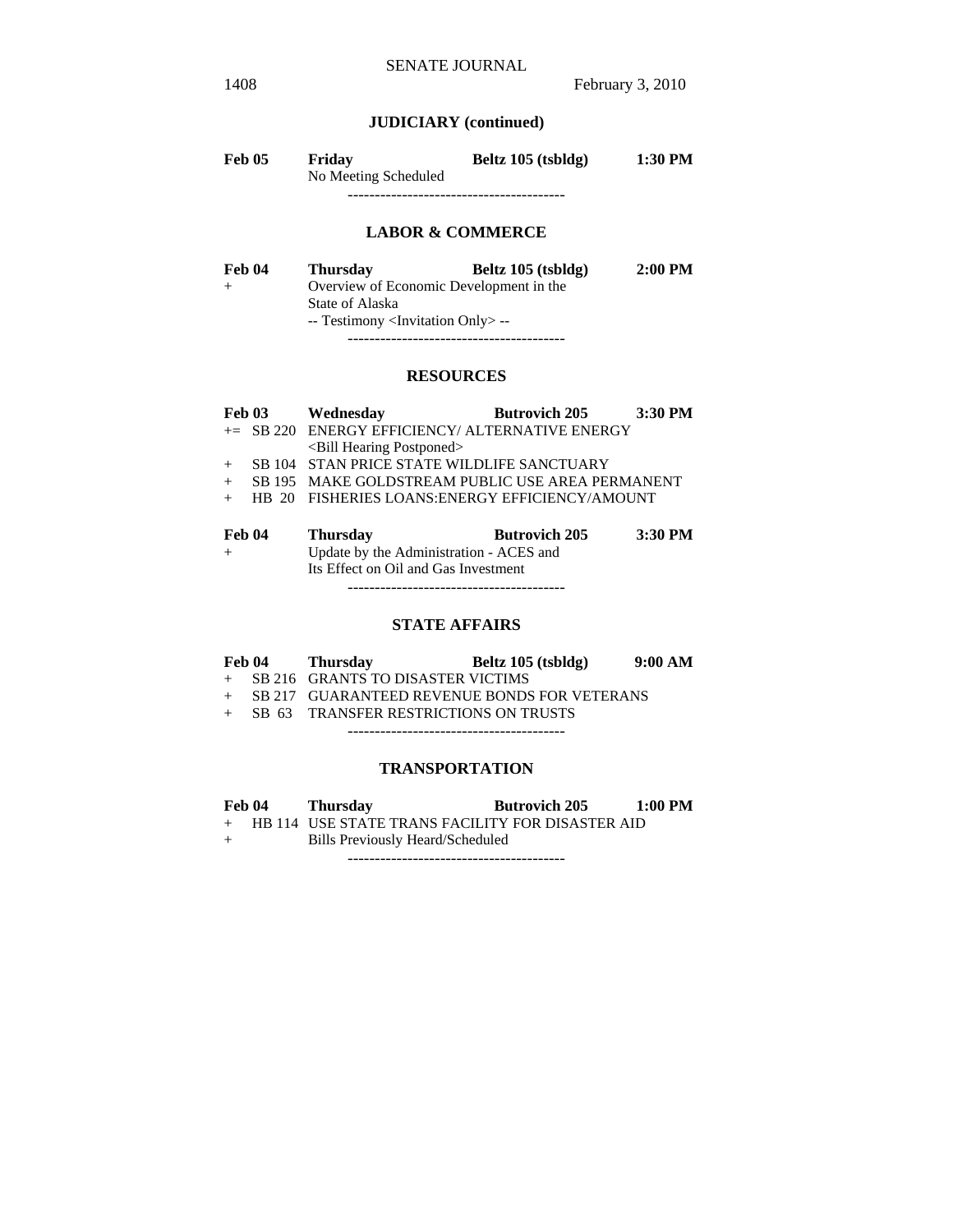## **FINANCE SUBCOMMITTEES**

## **ADMINISTRATION**

| <b>Feb 03</b>      | Wednesday<br>Division of General Services<br>Division of Motor Vehicles<br><b>Public Communications Services</b><br>Public Defender Agency           | Beltz 105 (tsbldg)                            | 3:30 PM  |
|--------------------|------------------------------------------------------------------------------------------------------------------------------------------------------|-----------------------------------------------|----------|
| <b>Feb 10</b>      | Wednesday<br>Division of Finance<br>Division of Personnel & Labor Relations<br>Office of Public Advocacy<br><b>Violent Crimes Compensation Board</b> | Beltz 105 (tsbldg)                            | 3:30 PM  |
| <b>Feb 17</b>      | Oil & Gas Conservation Commission<br><b>Public Offices Commission</b>                                                                                | Wednesday Beltz 105 (tsbldg)                  | 3:30 PM  |
| <b>Feb 24</b>      | Wednesday<br><b>Enterprise Technology Services</b>                                                                                                   | Beltz 105 (tsbldg)                            | 3:30 PM  |
|                    |                                                                                                                                                      | <b>COMMERCE, COMMUNITY &amp; ECONOMIC DEV</b> |          |
| Feb 09             | <b>Tuesday</b><br>Division Overviews with Directors                                                                                                  | Fahrenkamp 203                                | 11:00 AM |
| <b>Feb 11</b>      | <b>Thursday</b><br>DCCED Overview Continued - Other Items of<br>Interest or Concerns (if necessary)                                                  | Fahrenkamp 203                                | 11:00 AM |
| <b>CORRECTIONS</b> |                                                                                                                                                      |                                               |          |

**Feb 18 Thursday Fahrenkamp 203 5:00 PM**  Thursday<br>FY2011 Budget Overview ----------------------------------------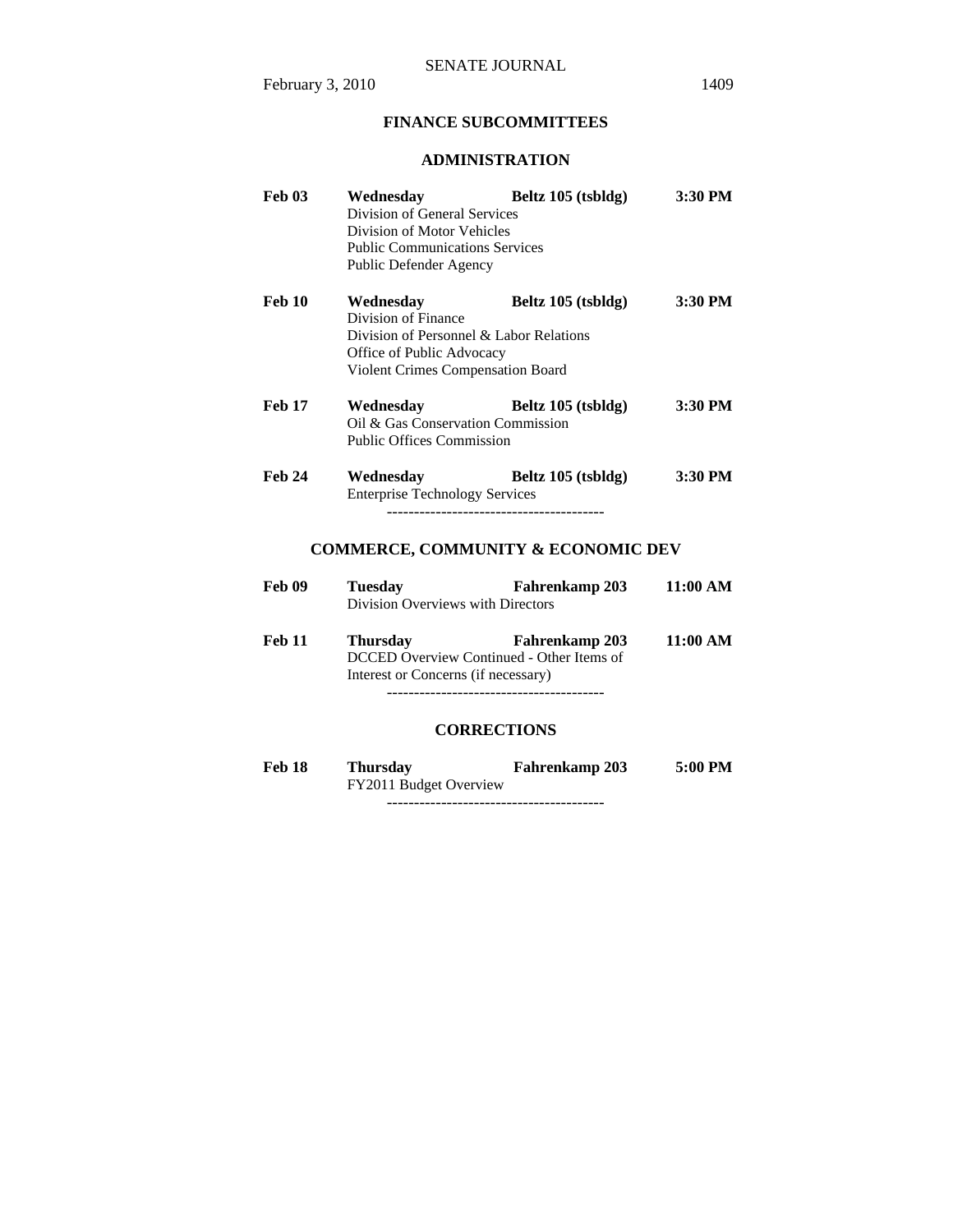## **COURT SYSTEM**

| Feb 18<br>$+$           | <b>Thursday</b><br>Overview | Sen Conf Rm 103 (TSB)                    | 3:30 PM |
|-------------------------|-----------------------------|------------------------------------------|---------|
| <b>Feb 25</b><br>$+$    | FY11 Budget Request         | Thursday Sen Conf Rm 103 (TSB)           | 4:00 PM |
| Mar $02$<br>$+$         | FY11 Budget Request         | Tuesday Sen Conf Rm 103 (TSB)            | 4:00 PM |
| <b>Mar 11</b><br>$+$    | FY11 Budget Request         | Thursday Sen Conf Rm 103 (TSB)           | 4:00 PM |
| <b>Mar 18</b><br>$+$    | Closeout                    | Thursday Sen Conf Rm 103 (TSB) 4:00 PM   |         |
|                         |                             | <b>EDUCATION &amp; EARLY DEVELOPMENT</b> |         |
| <b>Feb 11</b><br>$+$    | <b>Thursday</b><br>Overview | Sen Conf Rm 103 (TSB)                    | 5:00 PM |
| <b>Feb 18</b><br>$^{+}$ | FY11 Budget Request         | Thursday Sen Conf Rm 103 (TSB)           | 5:00 PM |
| Feb 26<br>$+$           | FY11 Budget Request         | Friday Sen Conf Rm 103 (TSB)             | 3:00 PM |
| <b>Mar 10</b><br>$+$    | FY11 Budget Request         | Wednesday Sen Conf Rm 103 (TSB) 12:00 PM |         |
| <b>Mar 17</b><br>$+$    | Closeout                    | Wednesday Sen Conf Rm 103 (TSB) 12:00 PM |         |
|                         |                             | <b>ENVIRONMENTAL CONSERVATION</b>        |         |

| Feb 16 | Tuesday                | <b>Fahrenkamp 203</b> | 3:30 PM |
|--------|------------------------|-----------------------|---------|
|        | FY2011 Budget Overview |                       |         |

----------------------------------------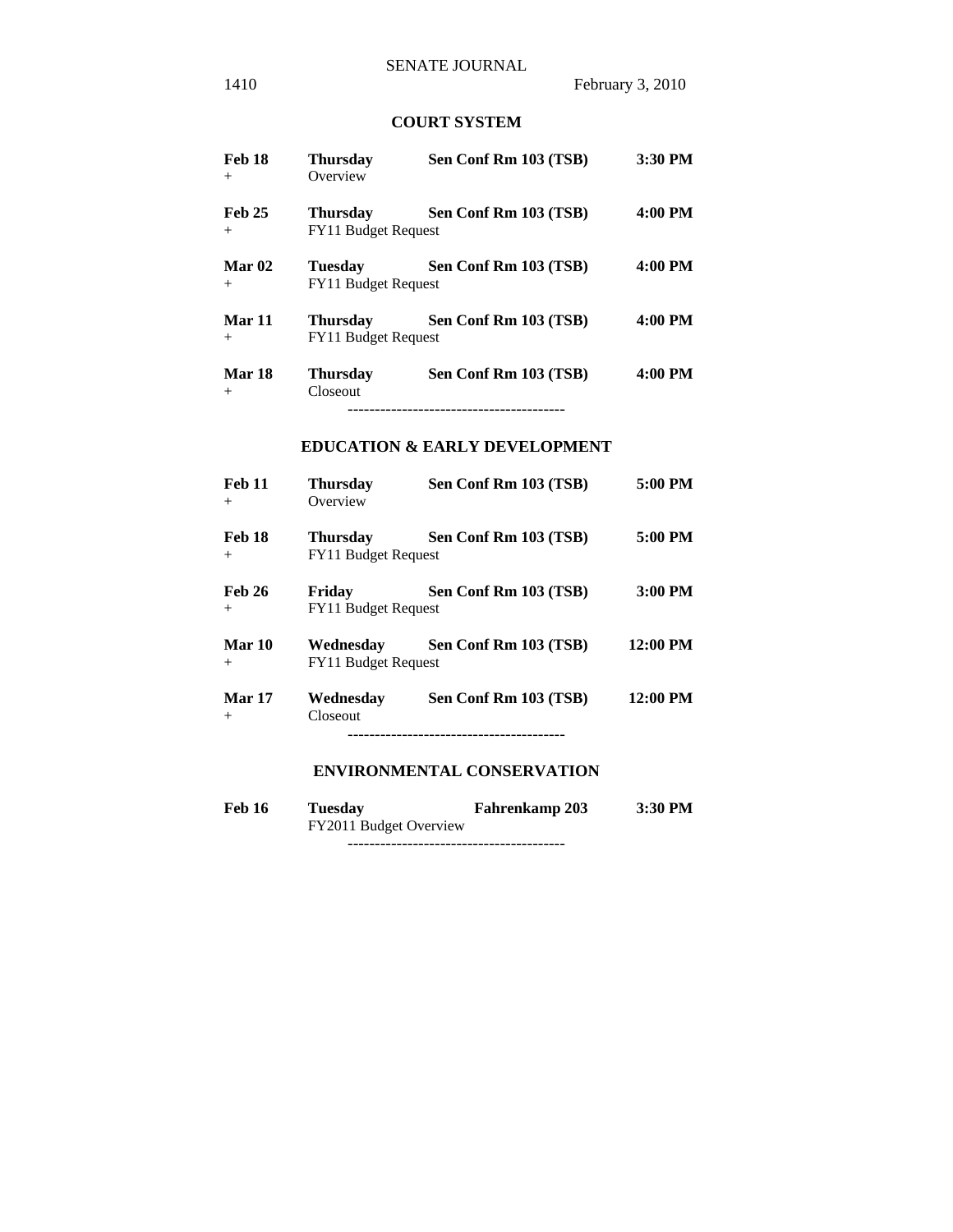## **HEALTH & SOCIAL SERVICES**

| Feb 04<br>$^{+}$        | <b>Thursday</b><br>Department Budget Overview Continuation<br>-- Testimony <invitation only=""> --</invitation>                                                                                                                               | <b>Butrovich 205</b> | 8:00 AM  |
|-------------------------|-----------------------------------------------------------------------------------------------------------------------------------------------------------------------------------------------------------------------------------------------|----------------------|----------|
| <b>Feb 09</b><br>$^{+}$ | <b>Tuesday</b><br>-- Agenda Change --<br>Public Assistance (PA) Programs: LEAN<br>Approach, Adult PA Senior Benefit<br>Payments, Child Care Assistance, and<br><b>Heating Assistance</b><br>-- Testimony <invitation only=""> --</invitation> | <b>Butrovich 205</b> | 8:00 AM  |
| <b>Feb 11</b><br>$+$    | <b>Thursday</b><br>Medicaid, FMAP, Provider Rates, Denali<br>KidCare Update<br>-- Testimony <invitation only=""> --</invitation>                                                                                                              | <b>Butrovich 205</b> | 8:00 AM  |
| <b>Feb 16</b><br>$^{+}$ | <b>Tuesday</b><br>-- Agenda Change --<br><b>Mental Health Trust Programs</b><br>-- Testimony <invitation only=""> --<br/><b>MILITARY &amp; VETERANS' AFFAIRS</b></invitation>                                                                 | <b>Butrovich 205</b> | 8:00 AM  |
| <b>Feb 05</b><br>$+$    | Friday<br>Departmental Overview<br>-- Testimony <invitation only=""> --</invitation>                                                                                                                                                          | Fahrenkamp 203       | 12:00 PM |
| <b>Feb 16</b><br>$+$    | <b>Tuesday</b><br><b>Committee Discussion and Draft Closeout</b><br>-- Testimony <invitation only=""> --<br/><b>NATURAL RESOURCES</b></invitation>                                                                                            | <b>Butrovich 205</b> | 9:30 AM  |
| Feb 04<br>$^{+}$        | <b>Thursday</b><br>-- MEETING CANCELED --<br>Department Overview<br>-- Testimony <invitation only="">--</invitation>                                                                                                                          | Fahrenkamp 203       | 10:00 AM |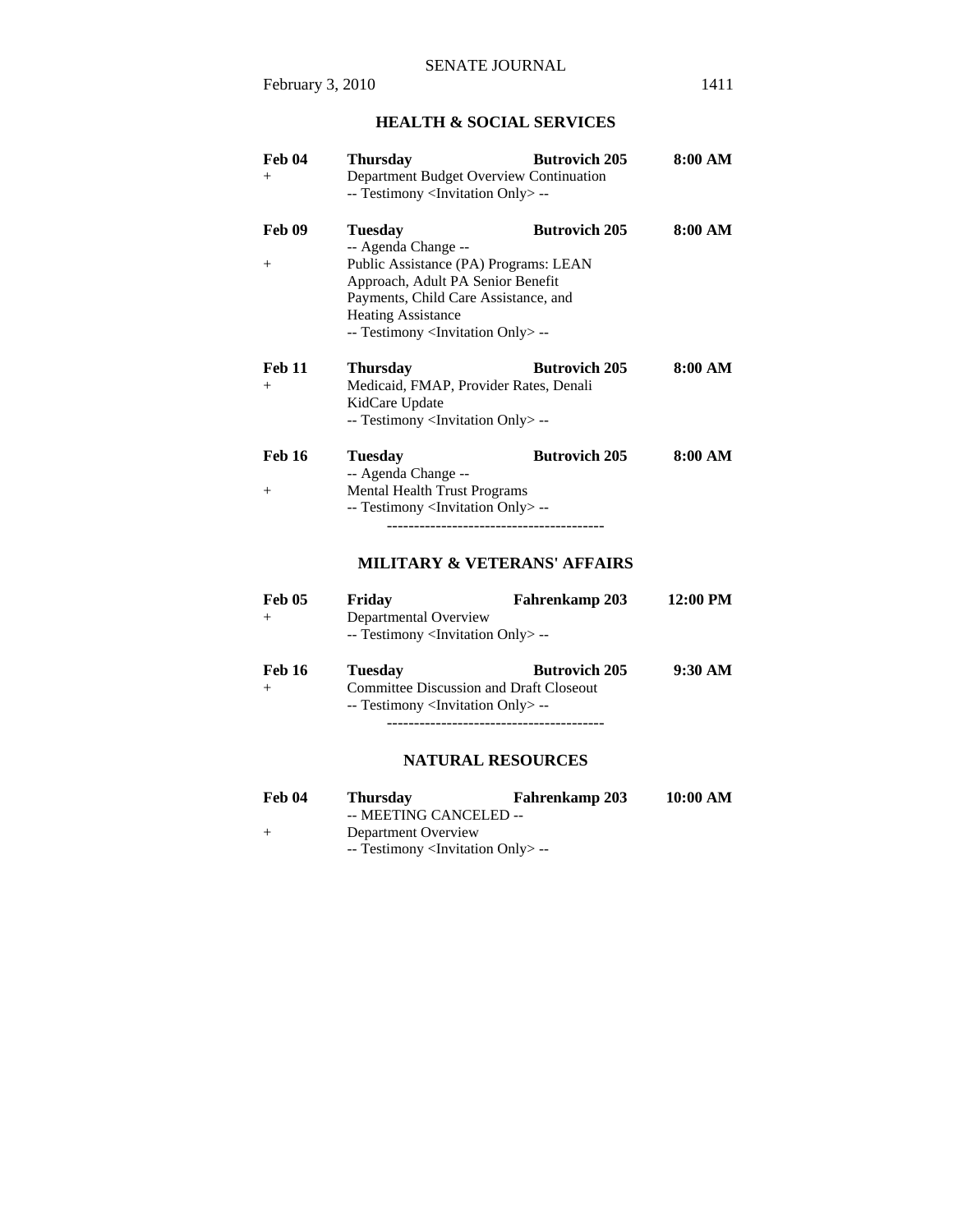# **NATURAL RESOURCES (continued)**

| <b>Feb 09</b><br>$^{+}$ | <b>Tuesday</b><br>Division of Oil and Gas<br>-- Testimony <invitation only=""> --</invitation>                                                                                                        | <b>Fahrenkamp 203</b> | 1:00 PM  |
|-------------------------|-------------------------------------------------------------------------------------------------------------------------------------------------------------------------------------------------------|-----------------------|----------|
| <b>Feb 11</b><br>$^{+}$ | <b>Thursday</b><br>Gas Pipeline Implementation<br>-- Testimony <invitation only=""> --</invitation>                                                                                                   | Beltz 105 (tsbldg)    | 11:00 AM |
| <b>Feb 16</b><br>$^{+}$ | <b>Tuesday</b><br>Division of Mining, Land, and Water<br>Division of Geological and Geophysical Surveys<br>-- Testimony <invitation only="">--</invitation>                                           | Fahrenkamp 203        | 1:00 PM  |
| <b>Feb 23</b><br>$^{+}$ | <b>Tuesday</b><br>Division of Agriculture<br>Office of Project Management & Permitting<br><b>Support Services Division</b><br><b>State Parks</b><br>-- Testimony <invitation only=""> --</invitation> | <b>Fahrenkamp 203</b> | 2:00 PM  |
| Mar <sub>09</sub>       | <b>Tuesday</b><br><b>Discussion</b><br>-- Testimony <invitation only=""> --</invitation>                                                                                                              | Fahrenkamp 203        | 1:00 PM  |
| <b>Mar 16</b><br>$+$    | <b>Tuesday</b><br><b>CLOSE OUT</b><br>-- Testimony <invitation only=""> --</invitation>                                                                                                               | Fahrenkamp 203        | 3:00 PM  |
|                         | <b>PUBLIC SAFETY</b>                                                                                                                                                                                  |                       |          |
| Feb 04<br>$^{+}$        | <b>Thursday</b><br>Department Budget Overview<br>-- Testimony <invitation only=""> --</invitation>                                                                                                    | Fahrenkamp 203        | 1:30 PM  |

| Feb 11 | <b>Thursday</b>                                   | <b>Fahrenkamp 203</b>                  | 1:30 PM |
|--------|---------------------------------------------------|----------------------------------------|---------|
| $^{+}$ |                                                   | Status of VPSO Program and Recruitment |         |
|        | Efforts for Them and the State Troopers           |                                        |         |
|        | -- Testimony <invitation only=""> --</invitation> |                                        |         |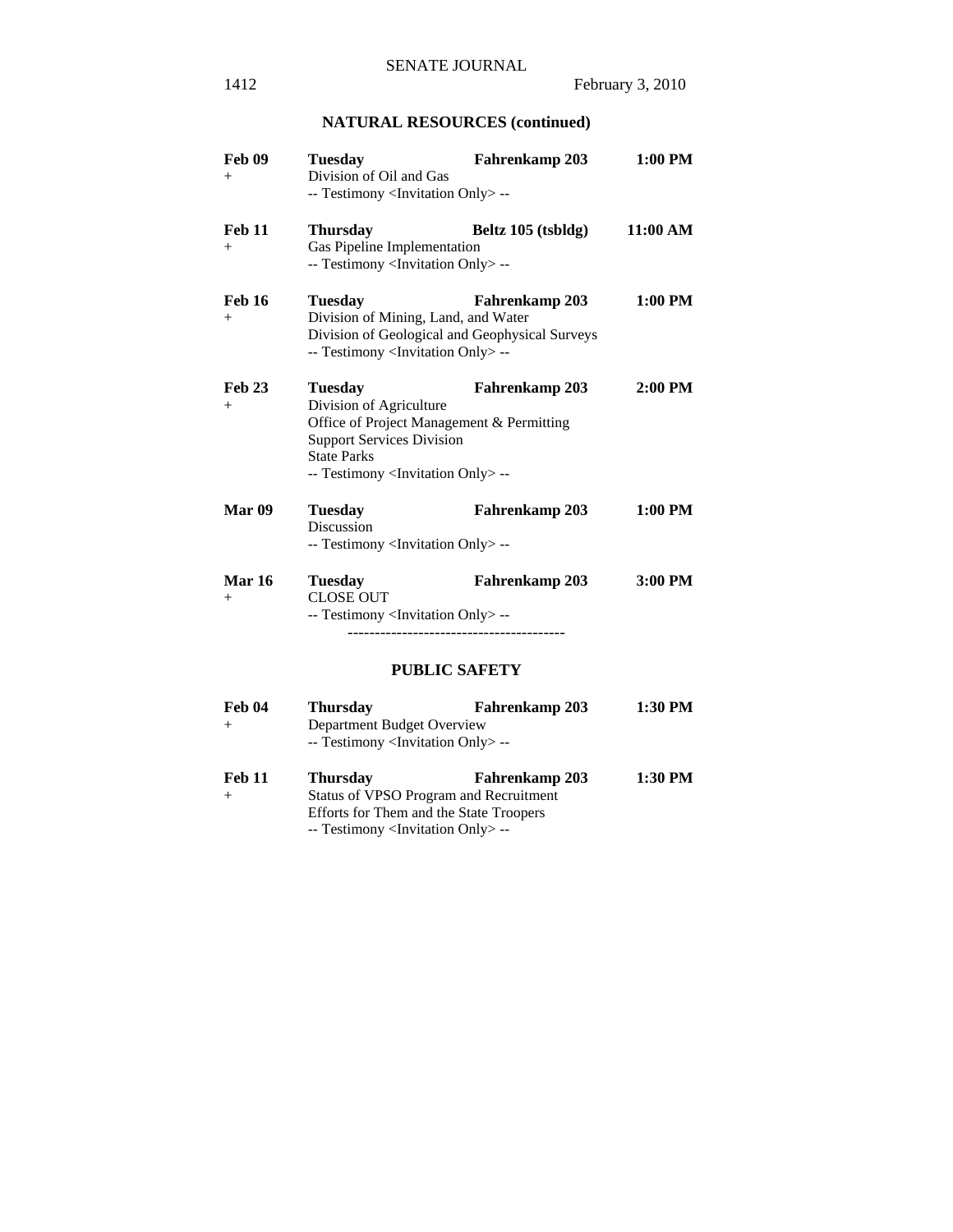## **PUBLIC SAFETY (continued)**

| <b>Feb 25</b> | <b>Thursday</b>                                  | <b>Fahrenkamp 203</b>                       | 1:30 PM |
|---------------|--------------------------------------------------|---------------------------------------------|---------|
| $^{+}$        |                                                  | Domestic Violence & Sexual Assault Programs |         |
|               | -- Testimony <invitation only="">--</invitation> |                                             |         |
|               |                                                  |                                             |         |

## **SPECIAL COMMITTEES**

## **ENERGY**

| Feb 04 | <b>Thursday</b>                                      | <b>Butrovich 205</b> | $11:30 \text{ AM}$ |
|--------|------------------------------------------------------|----------------------|--------------------|
|        | -- Time Change --                                    |                      |                    |
|        | SB 223 ENERGY EFFICIENCY BONDS; LOANS; FUND          |                      |                    |
|        | -- Teleconferenced <public testimony=""> --</public> |                      |                    |
|        |                                                      |                      |                    |

**JOINT COMMITTEES**

## **ADMINISTRATIVE REGULATION REVIEW**

| Feb 08                                   | <b>Monday</b>                            | <b>Capitol 17</b> | 3:00 PM |
|------------------------------------------|------------------------------------------|-------------------|---------|
| $^{+}$                                   | (9 AAC 52) Proposed Regulations Relating |                   |         |
|                                          | to Executive Branch Ethics               |                   |         |
|                                          | -- Public Testimony --                   |                   |         |
| (15 AAC 55.280 - 15 AAC 55.811) Proposed |                                          |                   |         |
|                                          | Regulations Relating to Oil and Gas Tax  |                   |         |
|                                          | Credit and Heating Value of Gas          |                   |         |
|                                          | -- Public Testimony --                   |                   |         |
|                                          | <b>Executive Session</b>                 |                   |         |
|                                          |                                          |                   |         |

## **ARMED SERVICES COMMITTEE**

| Feb 04 | <b>Thursday</b>                                   | <b>Fahrenkamp 203</b> | 9:00 AM |
|--------|---------------------------------------------------|-----------------------|---------|
|        | -- Time and Location Change --                    |                       |         |
| $+$    | Briefings from Alaskan Command and Alaska         |                       |         |
|        | <b>Army National Guard</b>                        |                       |         |
|        | -- Testimony <invitation only=""> --</invitation> |                       |         |
|        |                                                   |                       |         |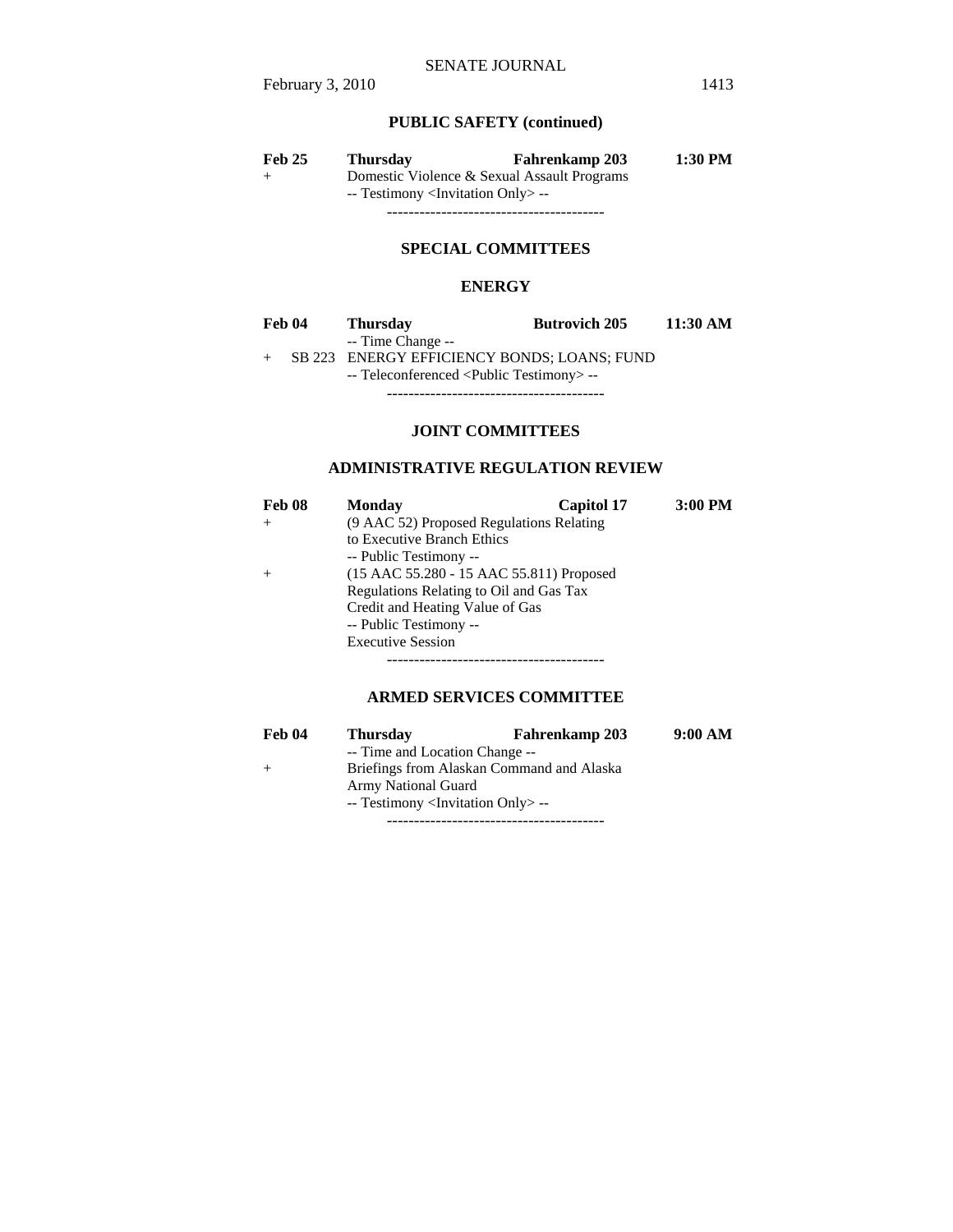## **LEGISLATIVE BUDGET & AUDIT**

| <b>Feb 25</b> | <b>Thursday</b>                                   | <b>Senate Finance 532</b> | 4:00 PM |
|---------------|---------------------------------------------------|---------------------------|---------|
|               | RPL's                                             |                           |         |
|               | <b>Audits - Executive Session</b>                 |                           |         |
|               | <b>AEA Renewable Energy Project Update</b>        |                           |         |
|               | <b>Other Committee Business</b>                   |                           |         |
|               | -- Testimony <invitation only=""> --</invitation> |                           |         |
|               |                                                   |                           |         |

## **LEGISLATIVE COUNCIL**

| Feb 04 | <b>Thursday</b>                                | <b>Senate Finance 532</b> | 4:00 PM |  |
|--------|------------------------------------------------|---------------------------|---------|--|
|        | Legislature FY09 Audit                         |                           |         |  |
|        | Sanctioning of Charitable Events               |                           |         |  |
|        | Late Per Diem Requests                         |                           |         |  |
|        | Travel & Per Diem Policy Approval              |                           |         |  |
|        | Presentation of State Flag Policy              |                           |         |  |
|        | <b>Fosler Law Group Contract Amendment</b>     |                           |         |  |
|        | Revisor's Bill                                 |                           |         |  |
|        | 90 Day Session Report                          |                           |         |  |
|        | <b>Building Naming Policy Discussion</b>       |                           |         |  |
|        | IT Subcommittee Recommendations                |                           |         |  |
|        | <b>Personal Service Contracts/PERS Waivers</b> |                           |         |  |
|        | RFP 505 - Public Relations                     |                           |         |  |
|        | Consultations - ESA                            |                           |         |  |
|        | <b>NOBEL Conference Funding Request</b>        |                           |         |  |
|        | Legislative Space (Executive Session)          |                           |         |  |
|        | <b>Other Business</b>                          |                           |         |  |
|        |                                                |                           |         |  |

## **OTHER MEETINGS**

### **BUSH CAUCUS**

| <b>Feb 11</b> | <b>Thursday</b>                   | Beltz 105 (tsbldg) | 4:00 PM |  |
|---------------|-----------------------------------|--------------------|---------|--|
| $+$           | Presentation to Full Legislature: |                    |         |  |
|               | Economic Impact of the Native     |                    |         |  |
|               | Corporations on Alaska's Economy  |                    |         |  |
| Mar $03$      | Wednesdav                         | <b>Capitol 106</b> | 4:00 PM |  |
| $+$           | Presentation to Full Legislature: |                    |         |  |
|               | <b>Native Education Issues</b>    |                    |         |  |
|               |                                   |                    |         |  |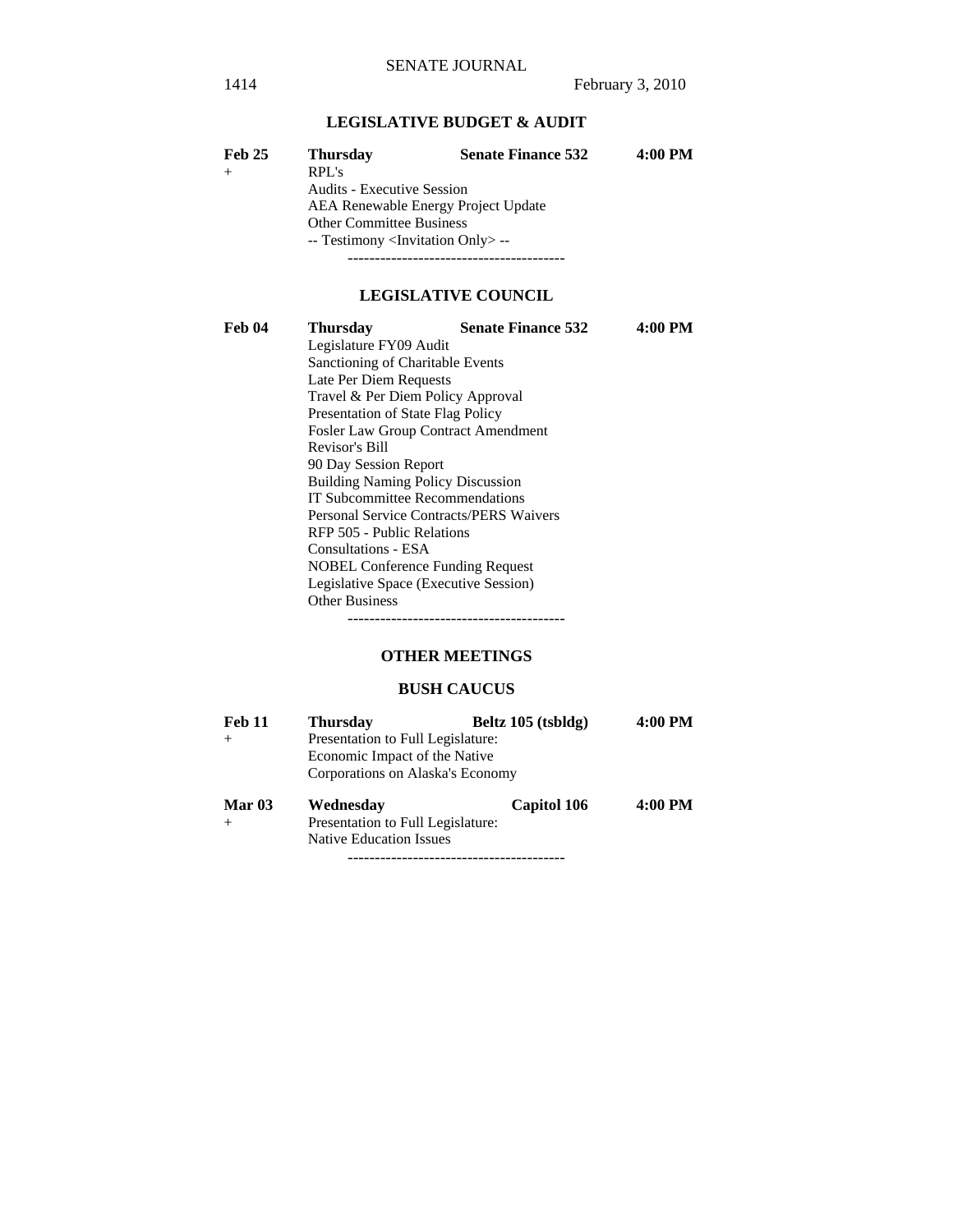## **JOINT LEGISLATIVE HEALTH CAUCUS**

| <b>Feb 03</b> | Wednesday<br>$-$ Rescheduled to $02/10/10 -$<br>Health Care Commission Report and Recommendations                                                                                                                                       | <b>Butrovich 205</b> | 12:00 PM           |
|---------------|-----------------------------------------------------------------------------------------------------------------------------------------------------------------------------------------------------------------------------------------|----------------------|--------------------|
| <b>Feb 05</b> | Friday<br>"Raising the Dead: Hibernating Animals<br>Give Scientists Clues to Help Victims of<br>Cardiac Arrest" by Dr. Kelly Drew,<br>University of Alaska-Fairbanks,<br>Life Sciences Field of Studies<br>Bring your Lunch and Join Us | <b>Butrovich 205</b> | $12:00$ PM         |
| <b>Feb 10</b> | Wednesday<br>$-$ Rescheduled from $02/03/10 -$<br>Commissioning Healthy, Safe Families<br><b>JOINT SESSION</b>                                                                                                                          | <b>Butrovich 205</b> | $12:00$ PM         |
| <b>Feb 10</b> | <b>House Chamber</b><br>Wednesday<br>State of the Judiciary Address by<br>Chief Justice Walter Carpeneti                                                                                                                                |                      | $11:00 \text{ AM}$ |
| <b>Feb 18</b> | <b>Thursday</b><br>Annual Address by the Honorable<br>Lisa Murkowski, U.S. Senator                                                                                                                                                      | <b>House Chamber</b> | 11:00 AM           |
| Mar 31        | Wednesday<br>Annual Address by the Honorable<br>Mark Begich, U.S. Senator                                                                                                                                                               | <b>House Chamber</b> | 11:00 AM           |

## **MISCELLANEOUS MEETINGS**

| Feb 08 | <b>Monday</b>                           | <b>Senate Finance 532</b> | 1:00 PM |
|--------|-----------------------------------------|---------------------------|---------|
|        | School District Legislative Fly-In      |                           |         |
|        | Informal Q&A Session Regarding Alaska's |                           |         |
|        | Public School System                    |                           |         |